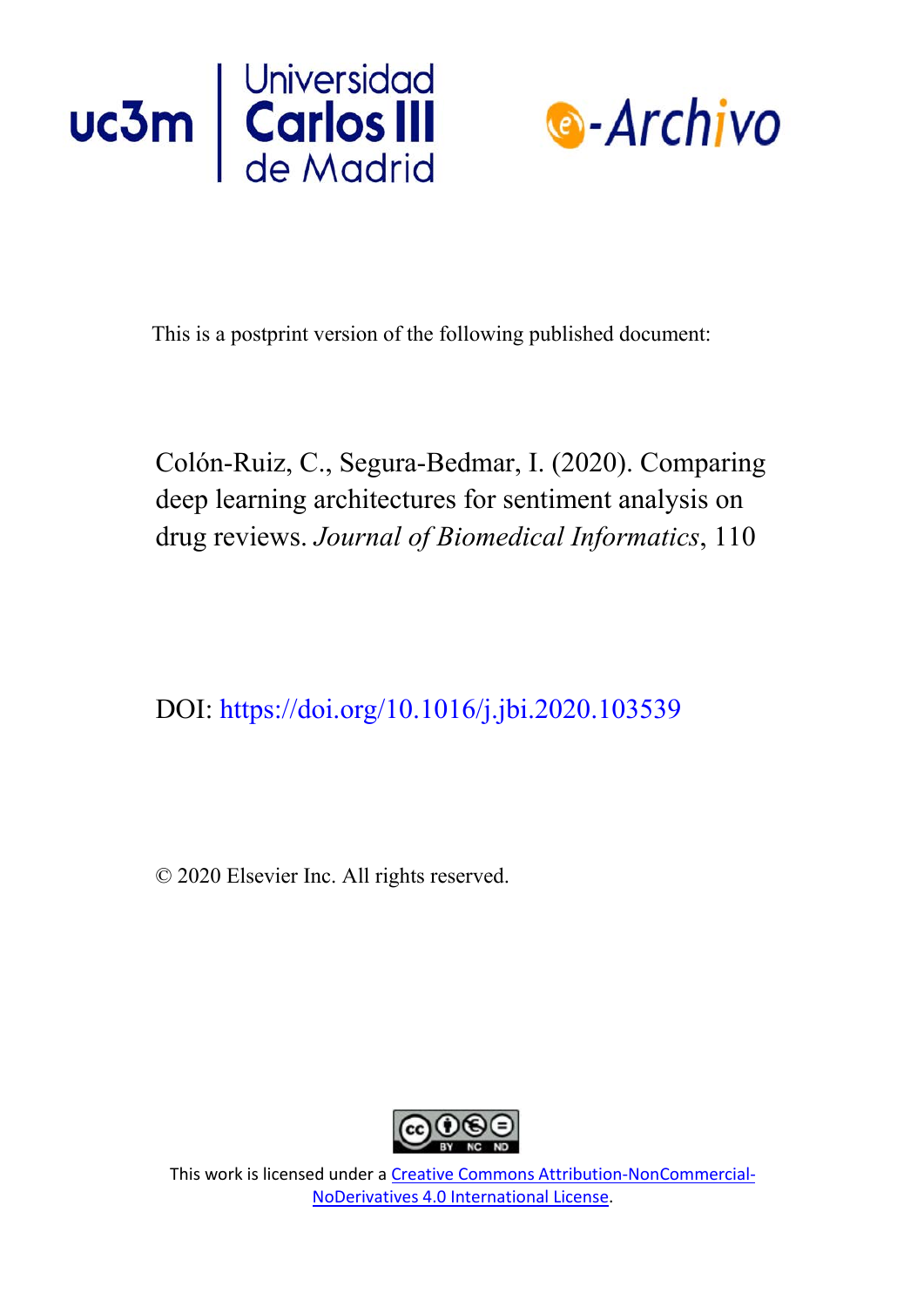# Comparing Deep Learning architectures for Sentiment Analysis on Drug Reviews

Cristóbal Colón-Ruiz<sup>\*a</sup>, Isabel Segura-Bedmar<sup>a</sup>

<sup>a</sup>Computer Science Department, University Carlos III of Madrid, Avenida de la Universidad 30, 28911, Leganés, Madrid, Spain

## Abstract

Since the turn of the century, as millions of user's opinions are available on the web, sentiment analysis has become one of the most fruitful research fields in Natural Language Processing (NLP). Research on sentiment analysis has covered a wide range of domains such as economy, polity, and medicine, among others. In the pharmaceutical field, automatic analysis of online user reviews allows for the analysis of large amounts of user's opinions and to obtain relevant information about the effectiveness and side effects of drugs, which could be used to improve pharmacovigilance systems. Throughout the years, approaches for sentiment analysis have progressed from simple rules to advanced machine learning techniques such as deep learning, which has become an emerging technology in many NLP tasks. Sentiment analysis is not oblivious to this success, and several systems based on deep learning have recently demonstrated their superiority over former methods, achieving state-of-the-art results on standard sentiment analysis datasets. However, prior work shows that very few attempts have been made to apply deep learning to sentiment analysis of drug reviews. We present a benchmark comparison of various deep learning architectures such as Convolutional Neural Networks (CNN) and Long short-term memory (LSTM) recurrent neural networks. We propose several combinations of these models and also study the effect of different pre-trained word embedding models. As

Preprint submitted to Journal of Biomedical Informatics Corober 14, 2020

<sup>∗</sup>Corresponding author

 $Email address: `ccolon@inf.uc3m.es` (Cristóbal Colón-Ruiz<sup>*</sup>)$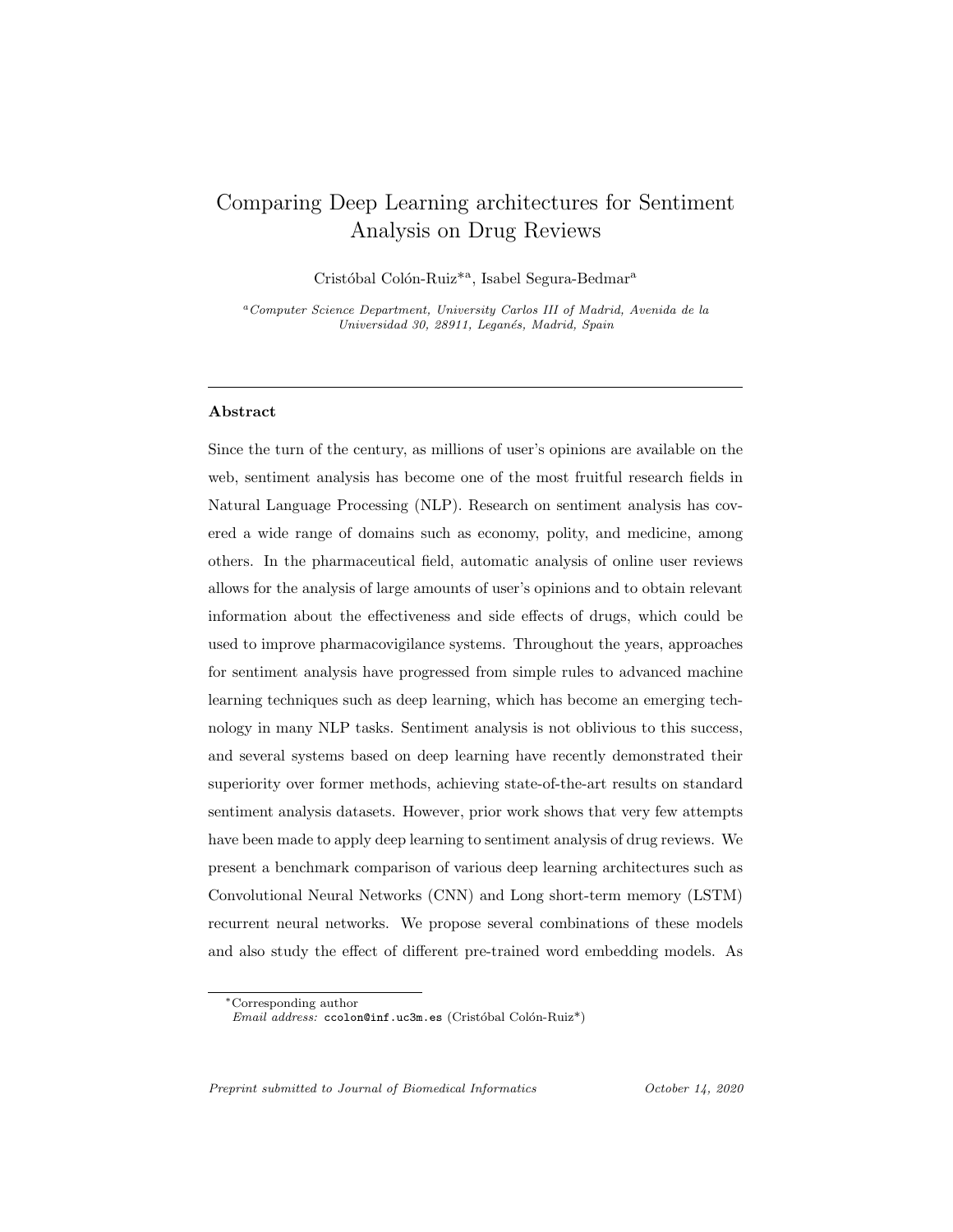transformers have revolutionized the NLP field achieving state-of-art results for many NLP tasks, we also explore Bidirectional Encoder Representations from Transformers (BERT) with a Bi-LSTM for the sentiment analysis of drug reviews. Our experiments show that the usage of BERT obtains the best results, but with a very high training time. On the other hand, CNN achieves acceptable results while requiring less training time.

Keywords: Sentiment Analysis, Multi-Class Text Classification, Deep Learning, Convolutional Neural Network, Long short-term memory, Bidirectional Encoder Representations from Transformers

## 1. Introduction

Since the turn of the century, as millions of users' opinions are available on the web, sentiment analysis has become one of the most fruitful research fields in Natural Language Processing (NLP). Research on sentiment analysis

- <sup>5</sup> has covered a wide range of domains such as economy, polity and medicine, among others. In the pharmaceutical field, the automatic analysis of online user reviews allows us to analyze large amounts of users' opinions and obtain relevant information about the effectiveness of drugs and their side effects, which could be used to improve the pharmacovigilance systems.
- <sup>10</sup> Throughout the years, approaches for sentiment analysis have progressed from simple rules to advanced machine learning techniques such as deep learning, which has become an emerging technology in many NLP tasks. Sentiment analysis is not oblivious to this success, and several systems based on deep learning have recently shown their superiority to former methods, achieving state-of-
- <sup>15</sup> the-art results [\[1,](#page-28-0) [2,](#page-28-1) [3,](#page-28-2) [4\]](#page-28-3) on standard sentiment analysis datasets. Thus, deep learning has been used extensively in sentiment analysis for may domains. However, very few attempts have been made to apply deep learning to sentiment analysis of drug reviews [\[5\]](#page-28-4).

While sentiment analysis at document level (or sentence level) can be viewed <sup>20</sup> as a text classification task where the goal is to assign a polarity to each text.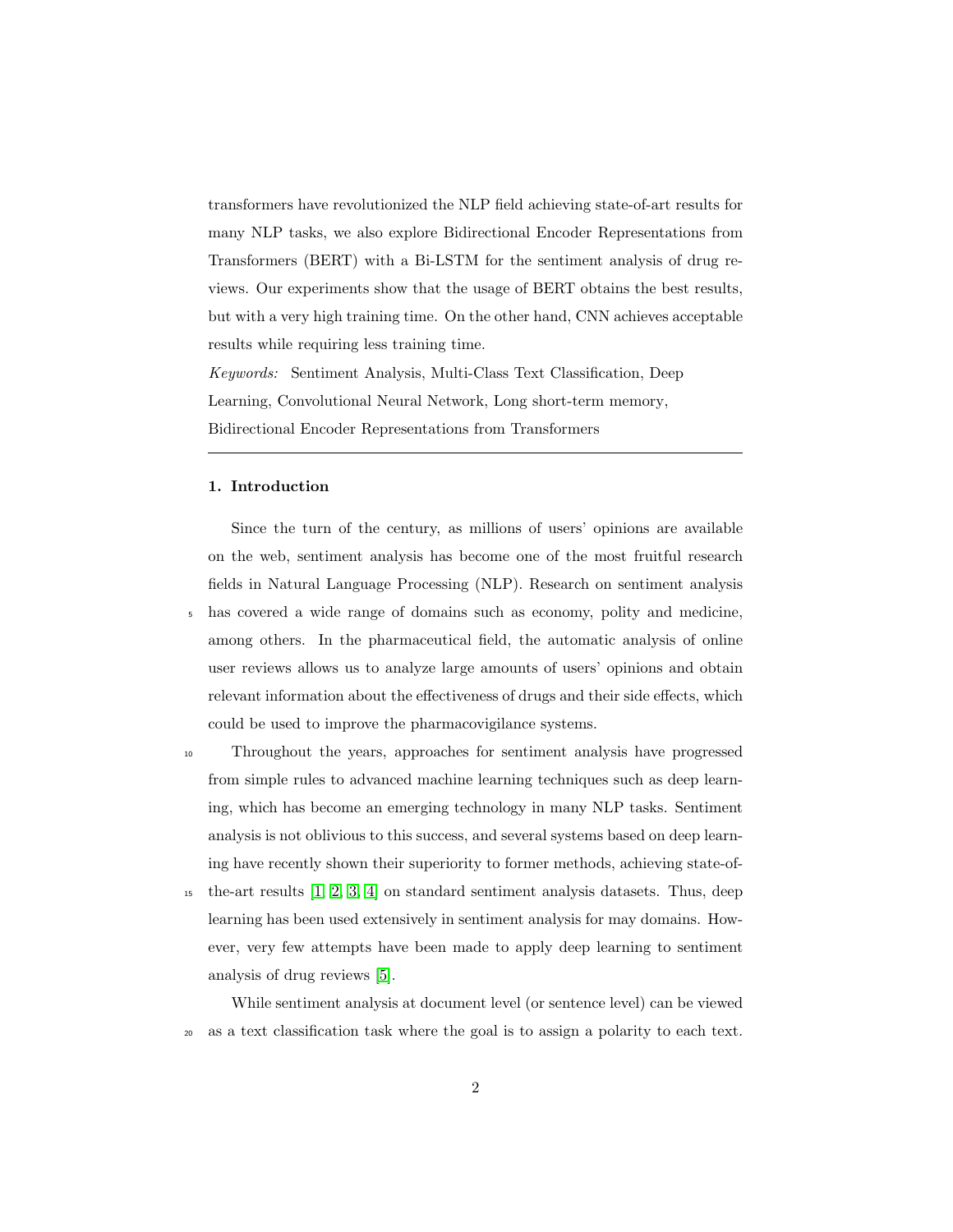Most previous studies only deal with two or three polarities (positive, negative and neutral). A finer-grained polarity classification is more challenging due to the larger number of classes. To the best of our knowledge, this is the first attempt to conduct a finer-grained polarity classification of drug reviews.

- <sup>25</sup> In this work, we compare different deep learning such as Convolutional Neural Network (CNN), Long Short Term Memory (LSTM) and Bidirectional Encoder Representations from Transformers (BERT), three state-of-the-art deep learning models that have been used in different NLP tasks, including sentiment analysis. Moreover, we compare various combinations of these models to exploit <sup>30</sup> their advantages. We also study the effect of diverse versions of pre-trained word
- embeddings.

The organization of this paper is as follows. After discussing prior work (section [2\)](#page-3-0), we present the dataset used and describe the deep learning architectures studied in this work (section [3\)](#page-6-0). Then, we evaluate the models and <sup>35</sup> discuss their results (section [4\)](#page-15-0). Finally, we provide some conclusions extracted from the experimentation (section [5\)](#page-26-0).

## <span id="page-3-0"></span>2. Related work

Although sentiment analysis has been extensively applied to many application domains, the pharmaceutical domain has received much less attention. <sup>40</sup> Early work in sentiment analysis of drug reviews mainly used rules[\[6\]](#page-29-0) and sentiment lexicons (such as SentiWordNet[\[7\]](#page-29-1)) [\[8,](#page-29-2) [9\]](#page-29-3) to detect the overall polarity (positive or negative) of a given drug review.

A Bag of Word (BoW) approach was proposed by Bobicev et. al. [\[10\]](#page-29-4) to represent twitter messages disclosing personal health information. The authors <sup>45</sup> explored different machine learning algorithms such as Naive Bayes, Decision trees, KNN and SVM. In [\[11\]](#page-29-5), several algorithms (such as Naive Bayes, SVM or Logistic Regression) were investigated to estimate the polarity of patients' posts in online health forums. The algorithms were trained using common sentiment analysis features such as the number of subjective words, the number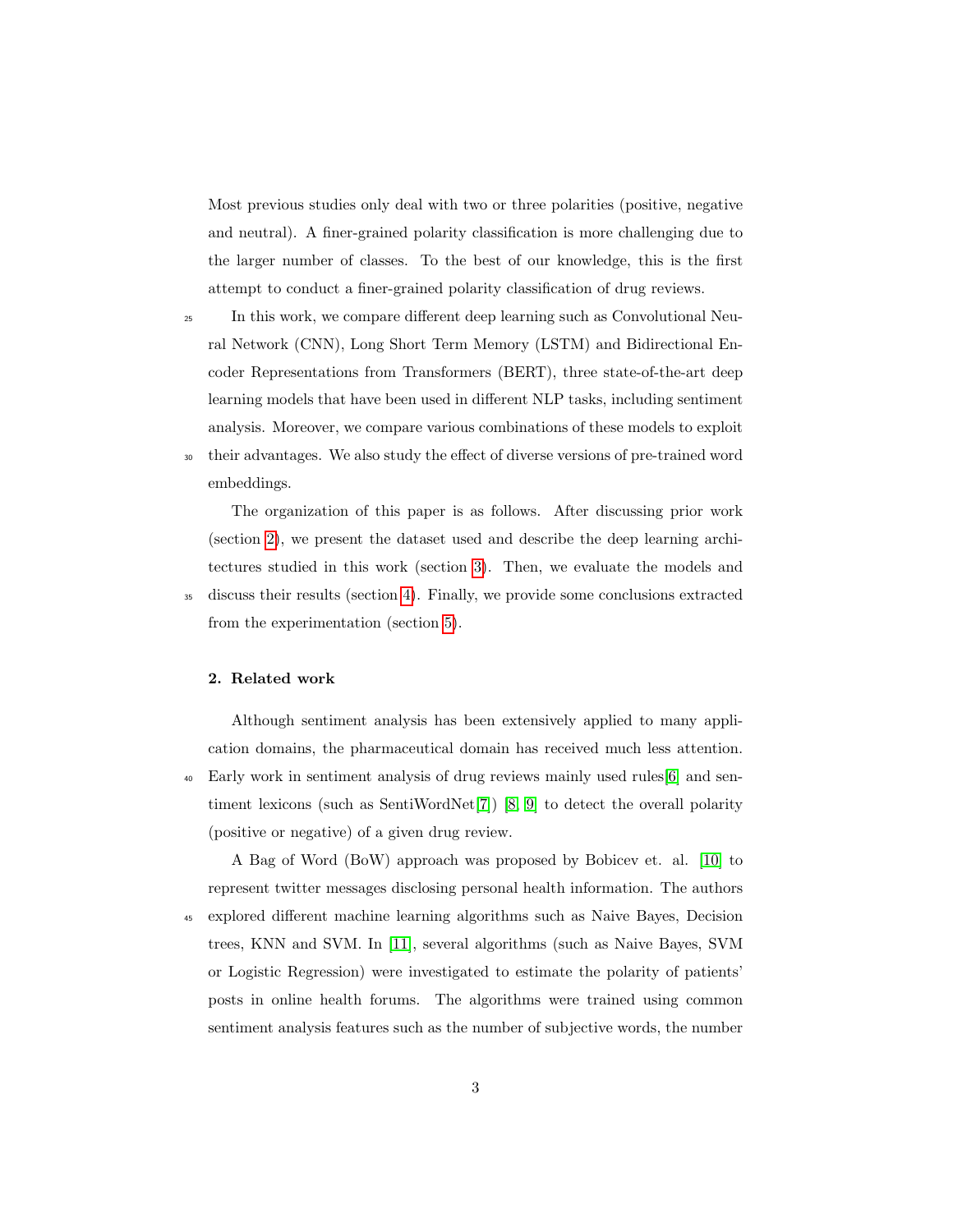<sup>50</sup> of adjectives, adverbs and pronouns, and the number of positive, negative and neutral words, taken from the Subjectivity Lexicon[\[12\]](#page-29-6).

Mishra and colleagues[\[13\]](#page-29-7) proposed a system based on Support Vector Machine (SVM) for detecting polarity of drug reviews. The system also performed aspect-based sentiment analysis on the drug reviews to predict ratings for some

<sup>55</sup> conditions such as satisfaction, effectiveness and ease of use of the drug. Drug reviews were tokenized. Then, SentiWordNet was used to assign the sentiment scores for each token.

Grasser et al.[\[14\]](#page-30-0) created a dataset with drug reviews collected from the Drugs.com website, which provides information on drugs to both patients and <sup>60</sup> health professionals. Each drug review includes a score from 0 to 9, which reflects the patient's degree of satisfaction with the drug. The reviews were grouped into three classes according their ratings: positive (rating>=7), negative (rating  $\leq$  =4) and neutral (rating in [3,6]). The authors used a logistic regression to classify the drug reviews, achieving an accuracy of 0.9224.

- <sup>65</sup> A word embedding model is a mapping between words and vectors capable to capture the similarity between words. Word embeddings generated by neural networks were first introduced by Bengio et. al. [\[15\]](#page-30-1). Since then, word embeddings have been widely and successfully used in various NLP tasks. Carrillo et. al. [\[16\]](#page-30-2) were amongst the first to use word embeddings in sentiment analysis
- <sup>70</sup> of patients' posts. The authors explored different machine learning algorithms such as SVM, Naive Bayes and Random Forest, which were trained using lexical, syntactic, semantic, sentiment analysis features and word embeddings to represent texts.

More recently, deep learning models have shown remarkable results for senti-<sup>75</sup> ment analysis in health domain. Yadav et. al. [\[17\]](#page-30-3) compare the performance of a CNN with traditional machine learning algorithms, including SVM, Random Forest and a Multi-layer perceptron (MLP) to perform aspect-based sentiment analysis for aspects such as 'medication' and 'medical condition'. The CNN model achieved significant improvement compared to traditional algorithms.

<sup>80</sup> Min [\[18\]](#page-30-4) proposed a hybrid architecture combining the advantages of CNN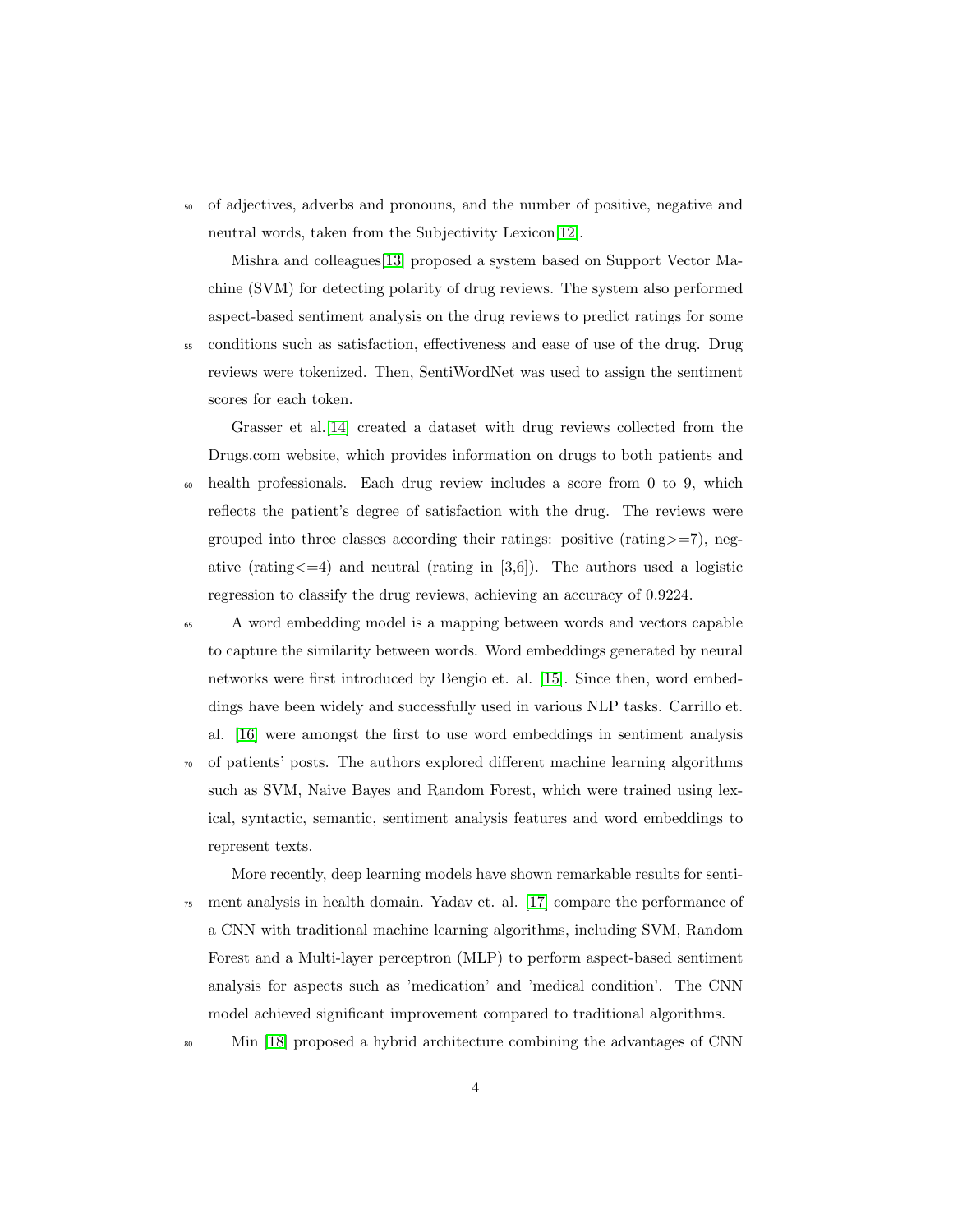and Bi-LSTM to perform the binary classification (positive and negative) of drug reviews. The dataset consists of drug reviews that were gathered from the forum Askapatient<sup>[1](#page-5-0)</sup>. Each review includes a rate (from 1 to 5) denoting the grade of user's satisfaction for a given drug. To alleviate the difficulty of the

<sup>85</sup> task, ratings were grouped in three classes (positive for 4 and 5 ratings, neutral for 3, and negative for 1 and 2 ratings).

Transfer learning is a new paradigm in machine learning, whose main idea is reusing knowledge learned for one task to solve other similar ones. In fact, the use of transformer models has begun to be widely used for NLP tasks such

- <sup>90</sup> as text classification, question answering, and named entity recognition (NER) [\[19,](#page-30-5) [20\]](#page-30-6). In the last years, several approaches have been developed to obtain pretraining contextual representations, such as Semi-supervised Sequence Learning [\[21\]](#page-30-7), ELMo[\[22\]](#page-31-0), ULMFit[\[2\]](#page-28-1). Bidirectional Encoder Representations from Transformers (BERT) [\[23\]](#page-31-1) is one of the most widely used transformers, whose main
- <sup>95</sup> difference to the previous models is that BERT performs deep bidirectional (both left-to-right and right-to-left direction) representation from unlabeled text (wikipedia). BERT has shown to obtain new state-of-the-art results on several NLP tasks [\[4,](#page-28-3) [23\]](#page-31-1).
- Since last year, several systems have been developed using BERT for the <sup>100</sup> sentiment analysis task. These works have provided state of the art results [\[24,](#page-31-2) [25,](#page-31-3) [26,](#page-31-4) [27\]](#page-31-5), but have rarely focused on the sentiment analysis of drug reviews. Biseda and Mo [\[28\]](#page-31-6) examined the performance of BERT on several tasks, including the sentiment analysis of drug reviews. They used the dataset created by Grasser et al. [\[14\]](#page-30-0), which consists of drug reviews from drugs.com. Each <sup>105</sup> drug review is related to a specific drug and has a rating (from 0 to 9) reflecting overall patient satisfaction. Biseda and Mo grouped the drug reviews into three polarities: highly negative (rating  $\leq$  3), highly positive (rating  $\geq$  8) and neutral (rating in [4,7]). Their experiments showed an accuracy of 0.906 for the sentiment analysis task.

<span id="page-5-0"></span><sup>1</sup>https://www.askapatient.com/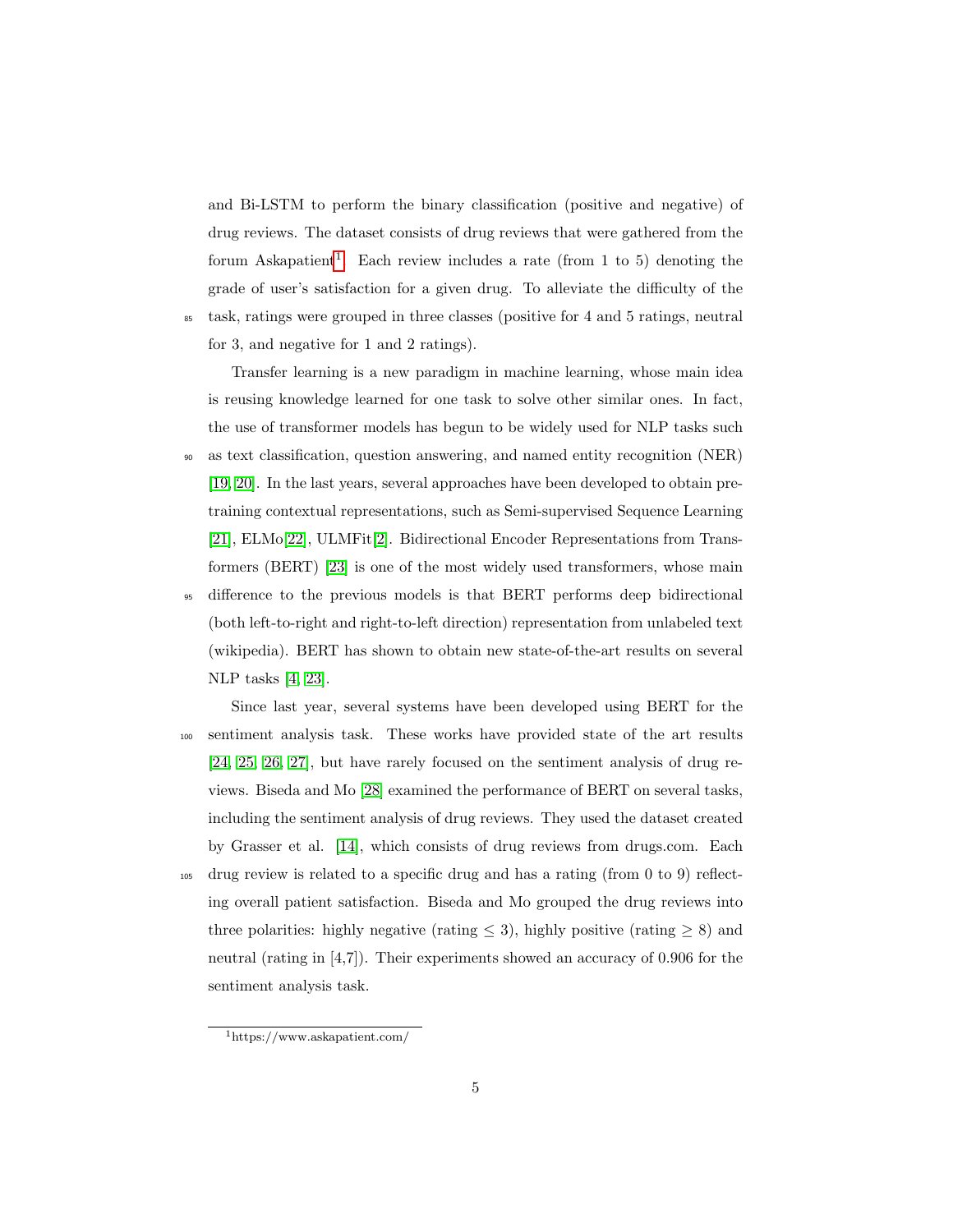<sup>110</sup> In sum, prior works suggest that deep learning has been rarely used in sentiment analysis of drug reviews.

## <span id="page-6-0"></span>3. Methods

#### 3.1. Dataset

We use the dataset proposed in [\[14\]](#page-30-0), which is a collection of drug reviews <sup>115</sup> taken from the Drugs.com website. Each drug review includes a score from 0 to 9, which reflects the patient's degree of satisfaction with the drug. For example, a patient with atrial fibrillation posted the following comment: "Only on it for 8 days. After 5 days started having shortness of breath, muscle spasms in upper back, pounding heart rate, fatigue, stiffness in neck and face". This

120 comment refers to the drug Flecainide and describes a series of adverse effects it has produced within a few days. The score of the drug provided by the patient is negative with a value of 1.

The corpus contains a total of 215,063 drugs reviews. The corpus is split into training and test datasets in the ratio 75:25, maintaining in both the proportion <sup>125</sup> of the classes by stratified random sampling. Additionally, 15% of the total training dataset is used as development dataset, which allows us to learn the best hyperparameters of the different models.

Moreover, the creators of this corpus also grouped the drug reviews according three levels of polarity based on the review's rating: negative (class 0,  $\text{min}_{s \geq 130} \quad \text{rating} \leq -4$ , neutral (class 1; rating in [3,6]) and positive (class 2; rating  $> = 7$ ).

In general, sentiment analysis is seen as a text classification task [\[29,](#page-31-7) [30,](#page-32-0) [4\]](#page-28-3). For this reason, we address the task using the three polarities proposed in [\[14\]](#page-30-0), but also as a more challenging classification task using 10 classes. As mentioned before, each drug review is classified by an integer number (rating) from 0 to 9,

<sup>135</sup> which refers to the overall patient satisfaction. Thus, we consider these ratings as the classes for our problem.

For 10-class dataset, Figure [1](#page-7-0) shows the distribution of the different drug reviews according to their class (degree of satisfaction). There is a strong un-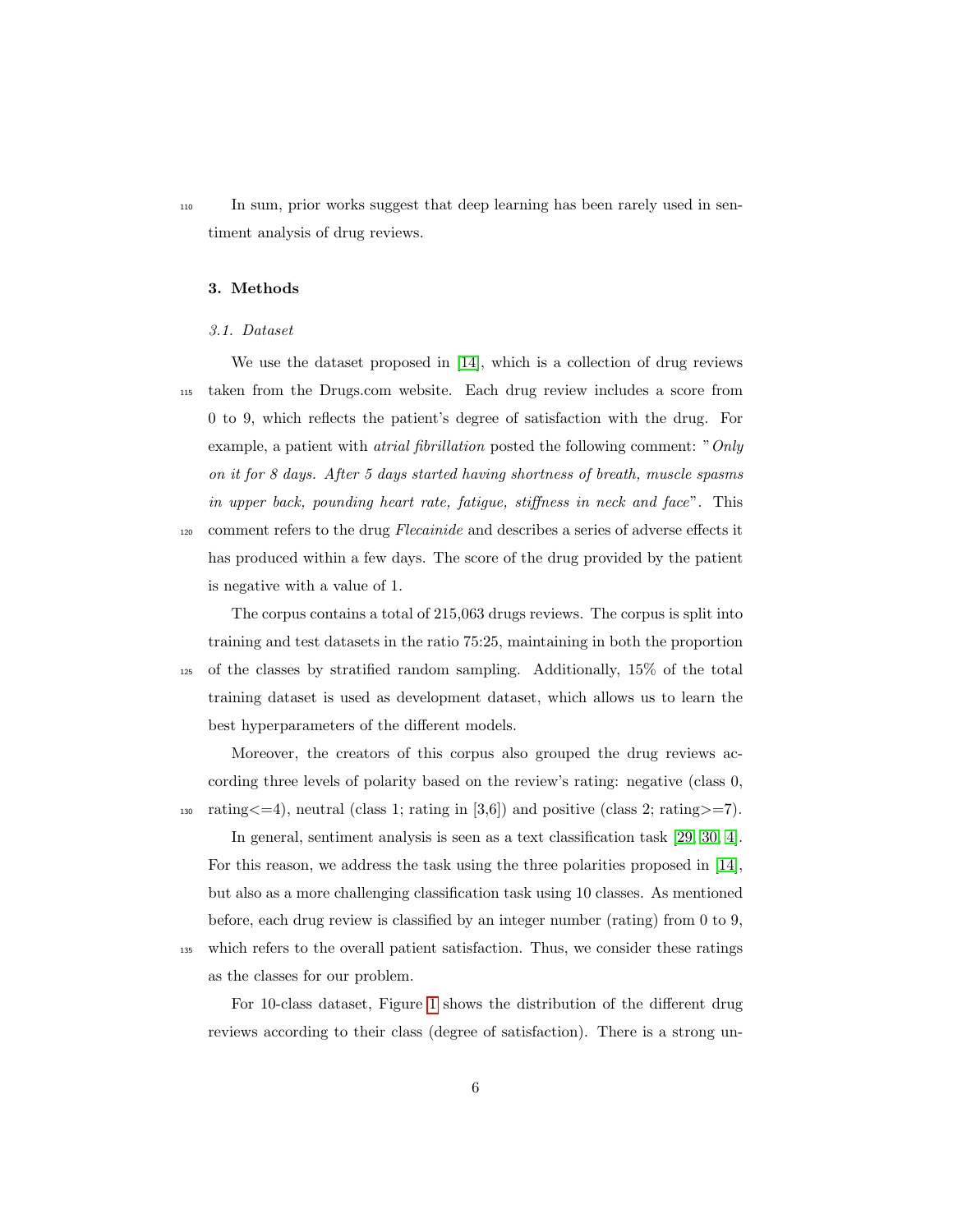

balanced distribution of the classes, predominating those with more polarized

Figure 1: Class distribution in training and test datasets (10 classes)

The 3-class dataset also has an unbalanced distribution of the classes (see Figure [2\)](#page-7-1). This figure shows that the distribution of the three classes in test and training sets is similar. The reviews with positive polarity (class 2) represent approximately 66%, while the reviews with positive polarity are around 25% <sup>145</sup> and only 9% for the reviews with neutral polarity (class 1).

<span id="page-7-1"></span>

Figure 2: Class distribution in training and test datasets (3 classes)

## 3.2. Word embedding models

<span id="page-7-0"></span><sup>140</sup> scores (such as 1, 8, 9 and 10).

In this section, we describe the different pre-trained word embedding models that we will use to initialize our networks. These models, which were trained with Word2vec [\[31\]](#page-32-1), are described below: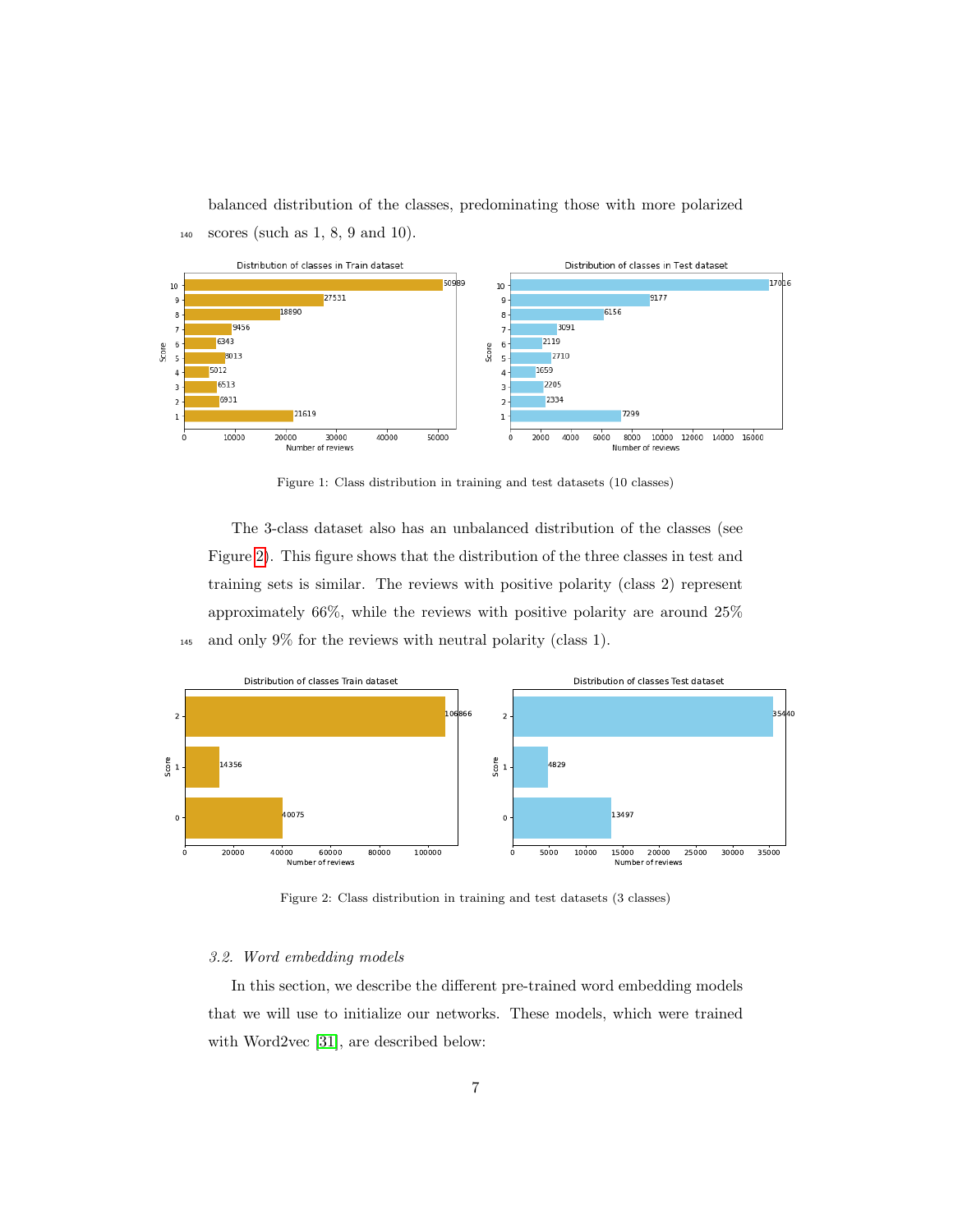- <sup>150</sup> The word embeddings model described in [\[32\]](#page-32-2), which from now on will be called "WE model A", was trained on a collection of texts from PubMed, PMC, and Wikipedia in English (2013 version). This model contains a vocabulary of 5,443,656 words and the dimension of the word embeddings is 200.
- <sup>155</sup> The word embeddings model presented in [\[33\]](#page-32-3), which from now on will be called "WE model B", was trained using more than a million sentences in English from tweets about drugs. It contains a vocabulary of 26,278 lemmatized words and the dimension of the embeddings is 150.
- The word embeddings model described in [\[34\]](#page-32-4), which from now on will be <sup>160</sup> called "WE model C", was trained on a collection of twitter and Wikipedia (2017 version) texts in English, Reuters' news articles, the UMBC webbased corpus, and The "One Billion Word Language Modeling Benchmark". This model contains a vocabulary of 2,156,970 words and the dimension of the embeddings is 300.
- <sup>165</sup> To represent the drug reviews using these pre-trained word embedding models, we need to preprocess the reviews. The texts were tokenized and the numerical expressions blinded. Then, each text is represented as a matrix of word embeddings. When we employ the "WE model B" to represent the tokens, we also use the NLTK<sup>[2](#page-8-0)</sup> lemmatizer to obtain as much vocabulary coverage as pos-<sup>170</sup> sible. The pre-processed drug reviews resulted in a vocabulary of 45,278 tokens when using lemmatization, and 49,339 tokens when omitting the lemmatization
- step. Due to the different lengths of the drug reviews, it was necessary to pad and truncate the texts to equal their lengths. Based on the cumulative distribution <sup>175</sup> function over the length of reviews (see Figure [3\)](#page-9-0), almost 100% of processed
	- texts have a length of less than or equal to 250 tokens (2,006 is the maximum length). Thus, we set the length of processed texts to 250 tokens.

<span id="page-8-0"></span><sup>2</sup>http://www.nltk.org/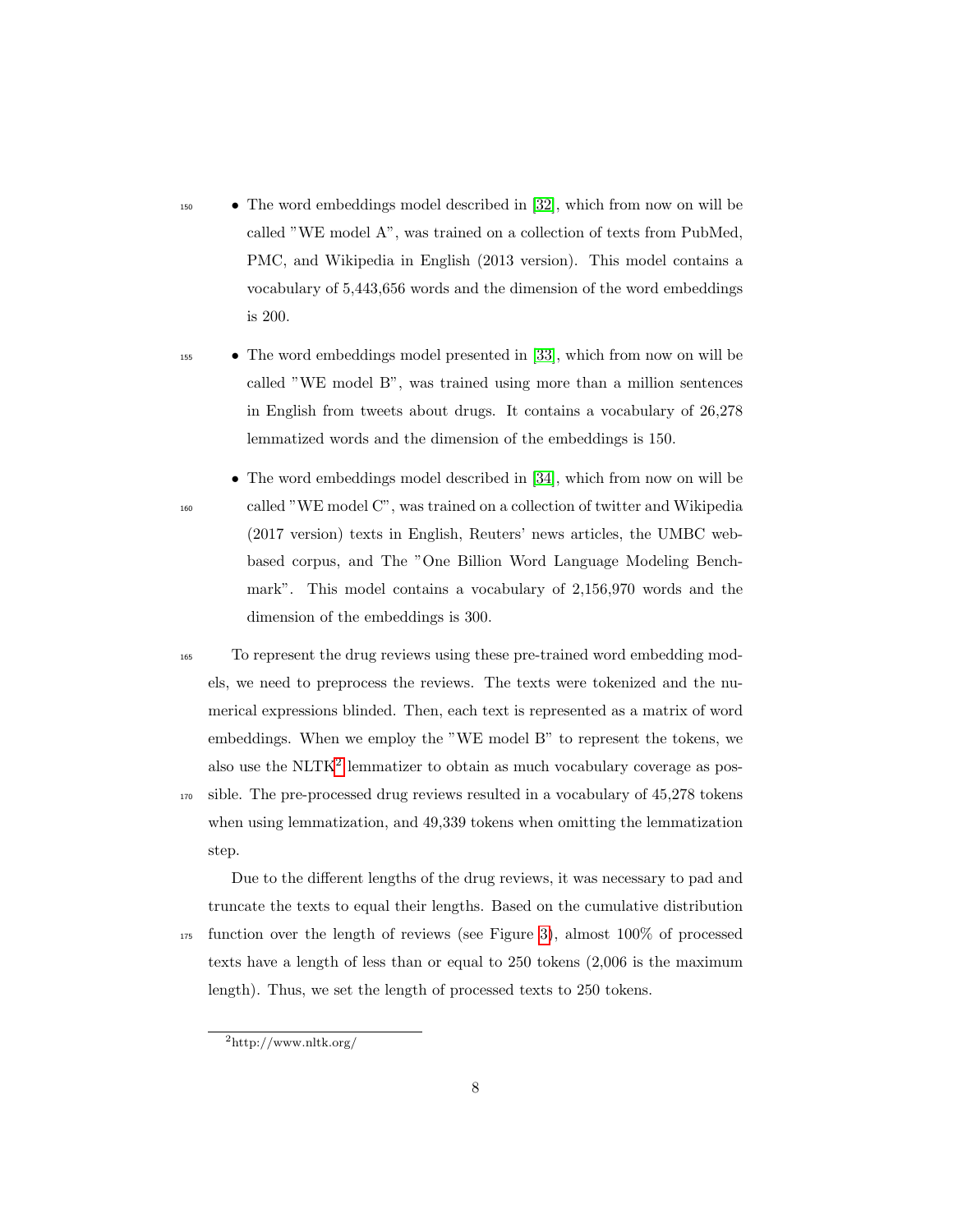<span id="page-9-0"></span>

Figure 3: Probability density function and Cumulative distribution function over the length of reviews

## 3.3. Deep learning models

In this section, we describe several deep learning architectures for sentiment <sup>180</sup> analysis of drug reviews. In particular, we propose different deep learning architectures: 1) a simple CNN, 2) a bidirectional LSTM, 3) a hybrid model comprising a CNN followed by a bidirectional LSTM, 4) a hybrid model including a CNN concatenated with a bidirectional LSTM, and 5) a hybrid model consisting of a bidirectional LSTM followed by a CNN. Moreover, we propose a <sup>185</sup> sixth model based on BERT with a LSTM as classifier.

## 3.3.1. Simple models

The first of our deep learning approaches consists of a simple CNN architecture. This type of network can extract representative patterns that describe the text in the form of n-grams [\[35\]](#page-32-5). The CNN architecture has a convolution layer, <sup>190</sup> where different filters operate sliding along the matrix of word embeddings of each drug review, producing as output a mapping of features of the reviews.

This architecture is composed of 64 filters with a window size of 2, 3 and 5-word vectors. We used a linear rectification unit (ReLU) [\[36\]](#page-32-6) as activation function to avoid gradient vanishing problems [\[37\]](#page-32-7). Once the feature mapping <sup>195</sup> is obtained, we employed a pooling based on the maximum of the values of each convolution. This method is used to prevent the padding operation from negatively affecting the representation of the texts [\[38\]](#page-33-0).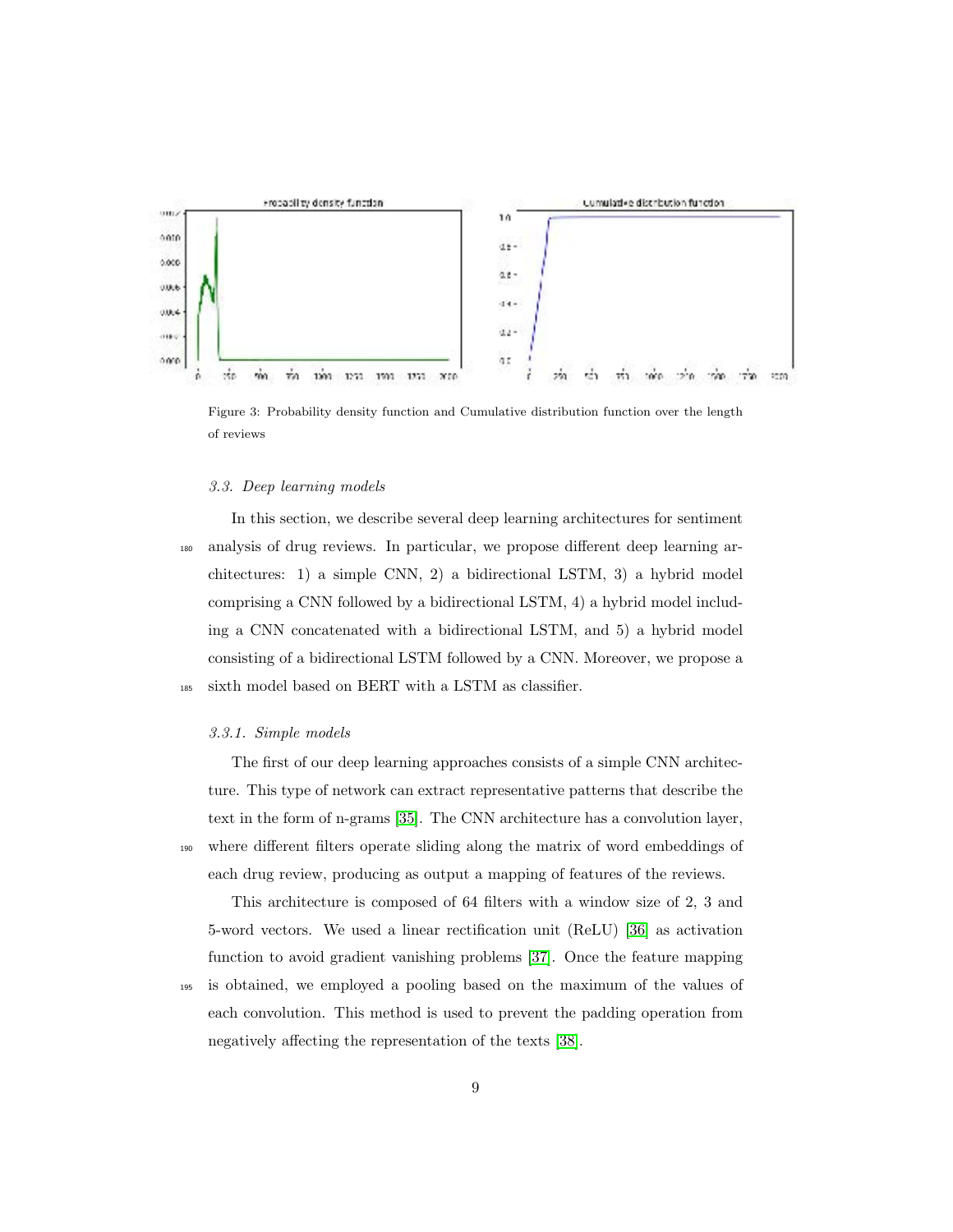Our second approach is based on a bidirectional LSTM, which processes the input text storing the semantics of the previous and future tokens. This type of <sup>200</sup> recurrent network (RNN) is able of capturing contextual information and longterm dependencies[\[39\]](#page-33-1). LSTM layers are composed of recurrently connected memory blocks where each of the memory cells contains three multiplicative gates. These gates are able to use, store, and forget information for long periods, solving the vanishing gradient problem. Our bidirectional LSTM has a hidden

<sup>205</sup> state dimension of 250 for the forward and backward layers and hyperbolic tangent (tanh) as activation function.

#### 3.3.2. Hybrid models combining CNN and LSTM

The following approaches consist of a combination of those described above. These combinations aim to capture both the local features of the texts and their <sup>210</sup> global and temporal semantics [\[40,](#page-33-2) [18,](#page-30-4) [41\]](#page-33-3). The combination of these features may provide more discriminative information to perform the inference of the different classes.

For our third approach, we used the same CNN architecture described above to extract a sequence of representations of higher-level texts. These representa-<sup>215</sup> tions are conformed by the concatenation of the pooling layers and are used to feed a bidirectional LSTM to capture contextual information from the local features. For the convolutional layer, we used 64 filters with a window size of 2, 3 and 5-word vectors with ReLU activation and a max-pooling layer. For the bidirectional LSTM layer, we used a hidden state dimension of 200 for the forward <sup>220</sup> and backward layers and hyperbolic tangent (tanh) as activation function.

For our fourth approach, we used a parallel combination of the CNN and bidirectional LSTM architectures described above to provide both contextual and local features from the text. With this parallel combination, we are able to extract and concatenate both types of features directly from the word embedding

<sup>225</sup> representation of the reviews. As can be seen in Figure [4,](#page-11-0) our architecture is composed of 64 filters with a windows size of 2, 3, and 5-word embeddings and a max-pooling layer for obtaining the local features. To obtain the contextual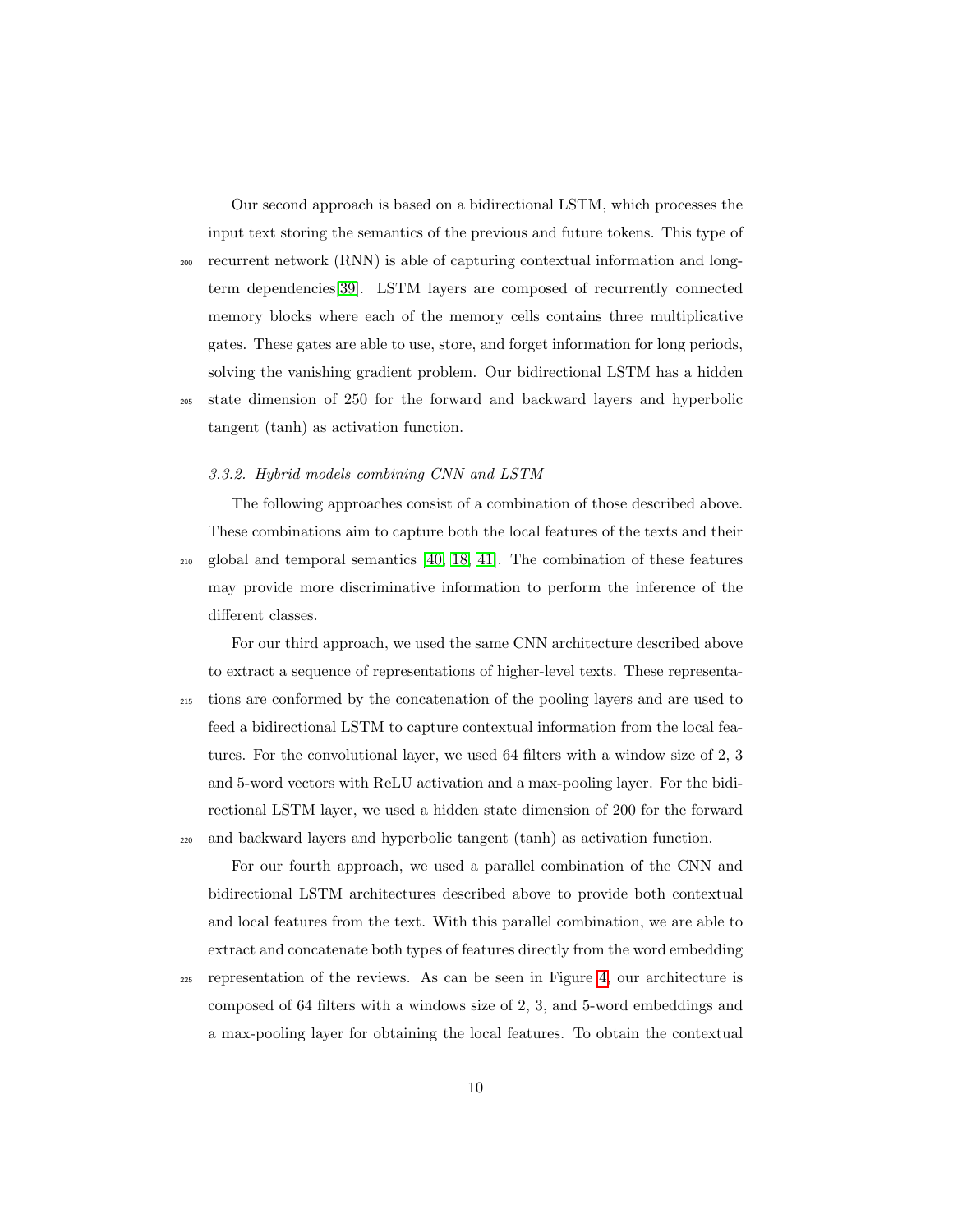<span id="page-11-0"></span>

Figure 4: Overview architecture of the concatenation of the CNN and LSTM models

features our architecture is also composed of a bidirectional LSTM layer with a hidden state dimension of 250 for the forward and backward layers. We used <sup>230</sup> a linear rectification unit (ReLU) and hyperbolic tangent (tanh) as activation function respectively.

For our last approach, we used an architecture with the aim of extracting local features from the abstract representation provided by a bidirectional LSTM layer. This abstract representation contains contextual information from the <sup>235</sup> reviews. As can be seen in Figure [5,](#page-12-0) the word embedding of each review is used as input to a bidirectional-LSTM layer with a hidden state dimension of 250 for the forward and backward layers. This layer does not return only the sequence obtained in the last time step, but it returns the complete sequence

of features with the information of each time step. Once the complete sequence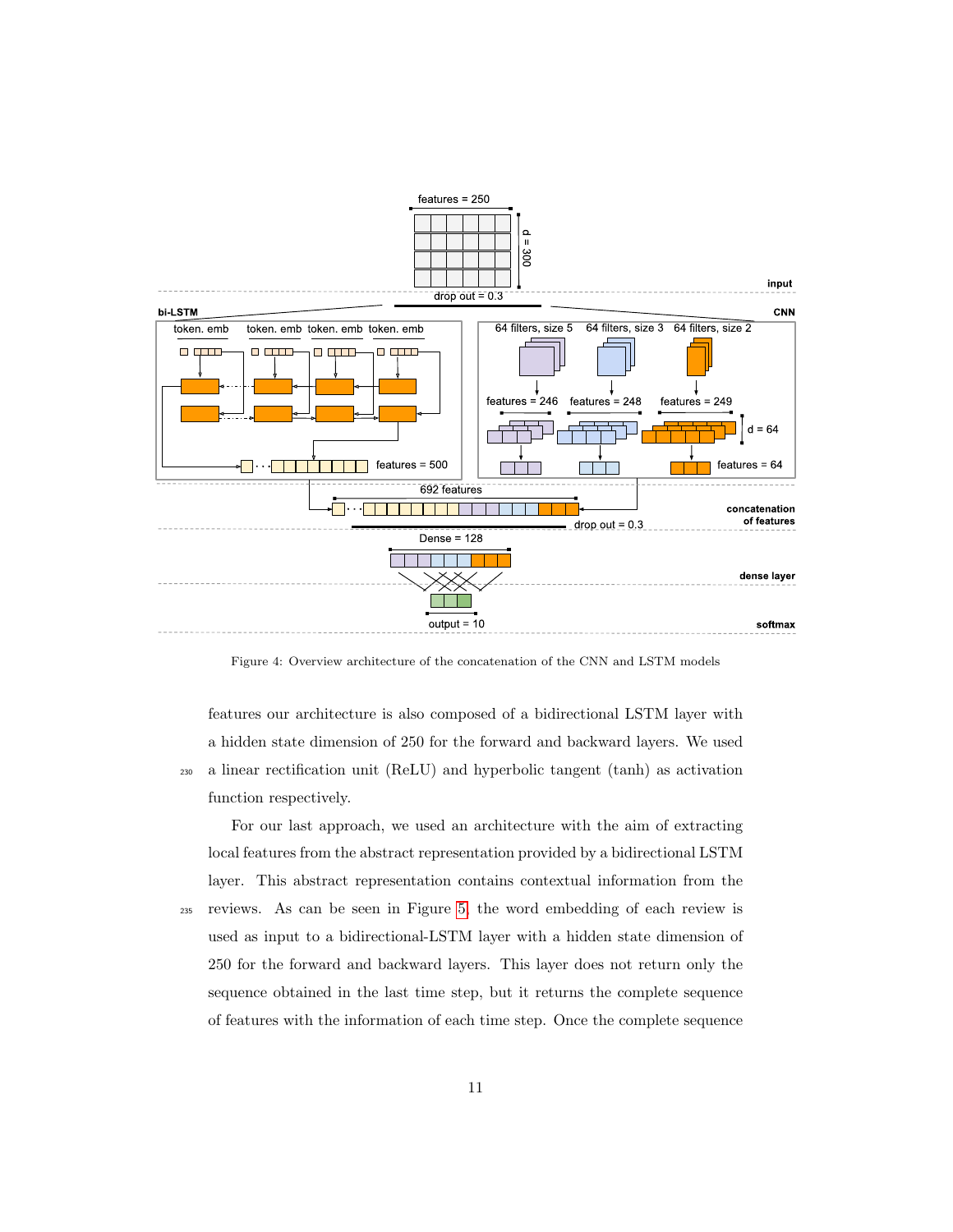<span id="page-12-0"></span>

Figure 5: Overview architecture of our LSTM + CNN system

<sup>240</sup> of hidden states is obtained, we used a convolutional layer to extract local information between the different time steps. To obtain the local features, 64 filters are employed with a window size of 2, 3 and 5 steps. A max-pooling layer is used to provide the most relevant features. These features, obtained by each type of convolutional filter, are finally concatenated. For the LSTM+CNN <sup>245</sup> architecture, we used a linear rectification unit (ReLU) and a hyperbolic tangent (tanh) as activation functions for the convolutional and bidirectional-LSTM

Finally, the last layer of all the architectures described above is composed of fully connected perceptrons. In this layer, the ReLU activation function is <sup>250</sup> used in order to improve class prediction. At this point, the different vectors representing each of the texts are connected to a Softmax layer, which predicts the score for each review.

layers respectively.

For the training of the different models, we used the ADAM optimizer [\[42\]](#page-33-4), with a learning rate of 0.001, a batch size of 200 reviews during 200 epoch and <sup>255</sup> categorical cross-entropy as loss function.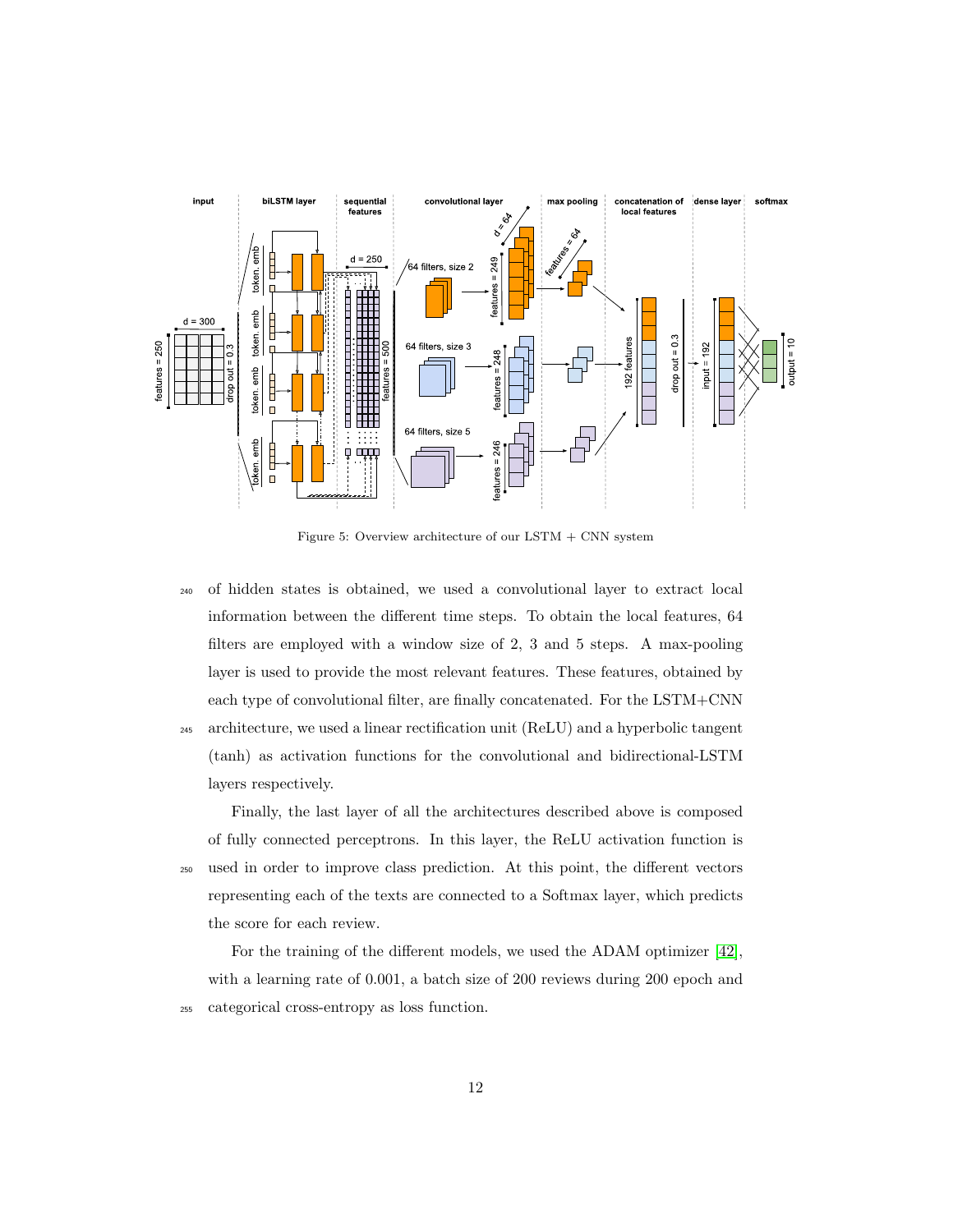<span id="page-13-0"></span>

Figure 6: Overview architecture of BERT + LSTM model

## 3.3.3. BERT and LSTM model

We also explore the usage of BERT as a language model to represent the drug reviews. The main advantage of BERT compared to Word2Vec models is its ability to generate contextualized word embeddings. Thus, in a word2vec model, <sup>260</sup> the word "sentence" will have the same representation for different sentences (for example, "The judge gave a sentence" and "A sentence is a linguistic structure"). However, if we use BERT, the representation of the word "sentence" will be different for those sentences. This is due to BERT generates contex-

<sup>265</sup> accurate embedding. On the other hand, fine-tuning BERT for a specific task is inefficient from a parameter point of view. Due to the computational cost, we use a pre-trained BERT model with four encoder layers provided by Devlin et al. [\[23\]](#page-31-1), which is known as BERT-small model.

tualized word embeddings taking into account the context to provide the most

Moreover, as a transfer mechanism, we use adapter modules proposed by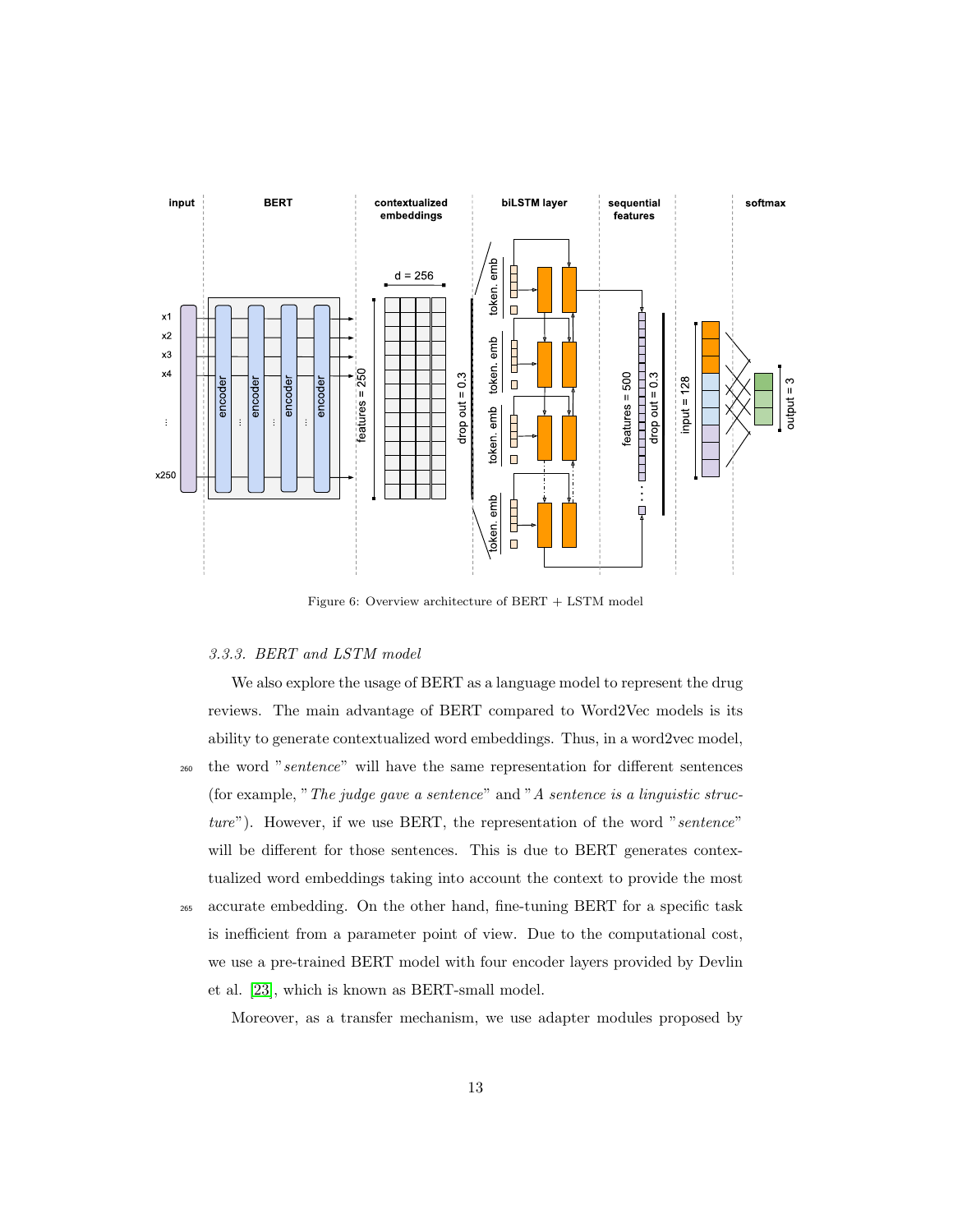- <sup>270</sup> Houlsby et al. [\[43\]](#page-33-5) to considerably reduce the number of trainable parameters. The use of adapter modules consists of injecting new layers into the original BERT model. Adapter modules are a bottleneck architecture that projects the input features to a smaller dimension  $m$  (we set  $m$  to 4 for our experimentation), applies non-linearity and projects the features to the original dimension. The
- <sup>275</sup> adapter module also incorporates an internal skip-connection to avoid problems with near-zero initialization. The original BERT model weights remain unchanged during fine tuning for the specific task.

To represent the drug reviews based on BERT, the texts were tokenized using the vocabulary of BERT's pre-trained model and the tokenizer provided by bert- $_{280}$  for-tf2<sup>[3](#page-14-0)</sup>. The pre-processed texts resulted in a vocabulary of 30,522 tokens. As a last preprocessing step, based on the cumulative distribution function over the length of reviews (see Figure [3\)](#page-9-0), we set the length of processed texts to 250 tokens.

Since the output of the BERT model consists of a representation of the texts <sup>285</sup> using contextualized word embeddings, we can add top layers for the classification task. In particular, as can be seen in Figure [6,](#page-13-0) we use a bidirectional LSTM layer followed by a fully connected perceptron and softmax layers. We have choosen Bi-LSTM because it is simpler than the hybrid architectures and obtains similar results, as will be seen in Section [4.](#page-15-0)

<sup>290</sup> For the training of the model, we used the ADAM optimizer [\[42\]](#page-33-4), with a learning rate of 0.001, a batch size of 200 during 200 epoch and categorical cross-entropy as loss function.

Our source code is publicly available to enable the reproducibility of our  $experiments<sup>4</sup>$  $experiments<sup>4</sup>$  $experiments<sup>4</sup>$ .

<span id="page-14-1"></span><span id="page-14-0"></span><sup>3</sup>https://pypi.org/project/bert-for-tf2/

<sup>4</sup>https://github.com/ccolonruiz/DrugSentimentAnalysis/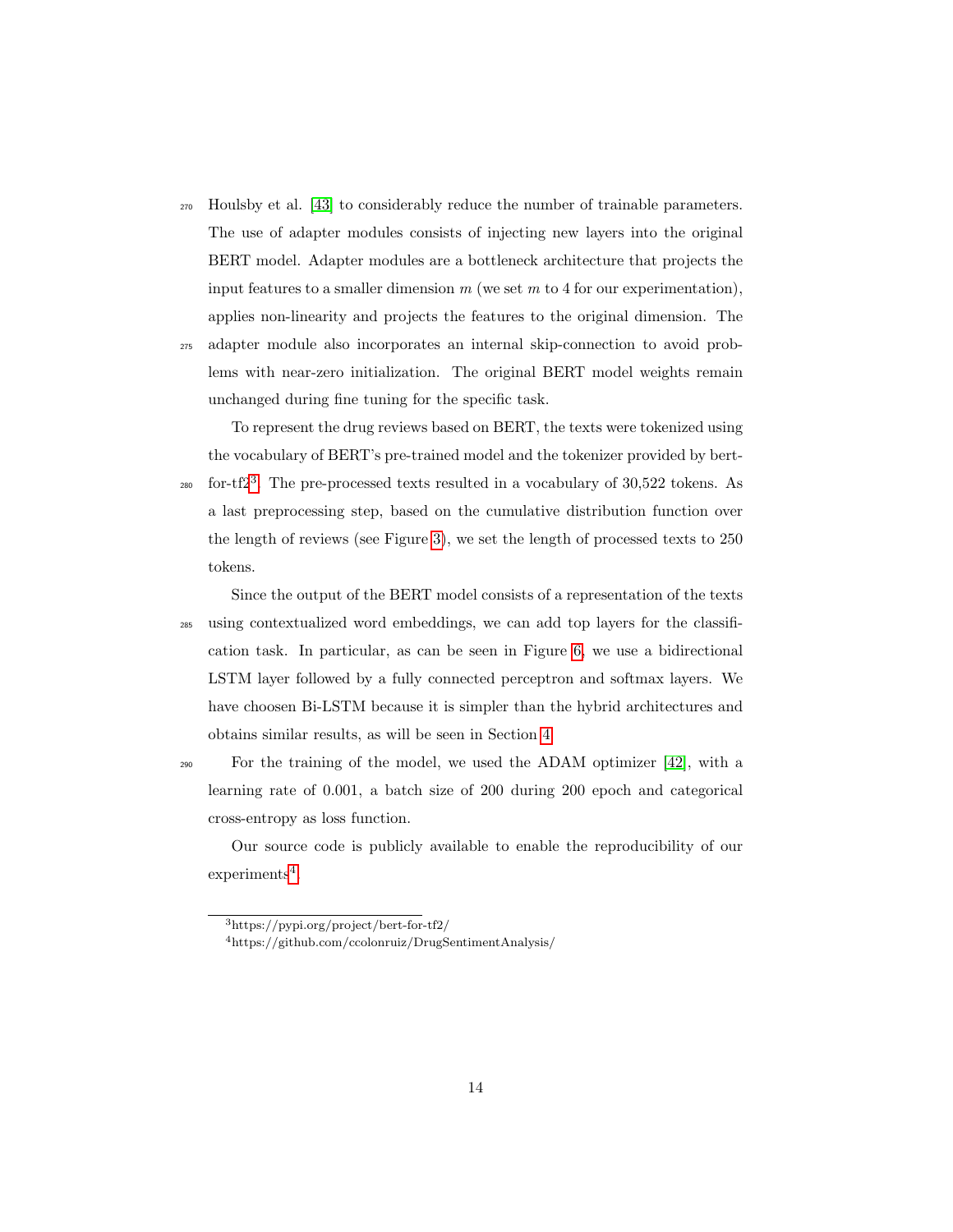#### <span id="page-15-0"></span><sup>295</sup> 4. Results and Discussion

To evaluate our systems, we have used the standard metrics for text classification tasks: precision, recall and F1. These metrics can be extended to multi-classification problems using the micro-averaged and macro-averaged versions. In the macro-average, we show the mean of the values obtained for each <sup>300</sup> class independently. In the micro-average, we add the contributions of each class and then compute the average metric. In general, micro-average is preferable for class imbalance problems.

## 4.1. Results obtained for 10 classes

As a baseline, we use a classical classifier Support Vector Machines (SVM) <sup>305</sup> [\[44\]](#page-33-6) with a tf-idf representation of the reviews, which has been proven very effective for text classification [\[45\]](#page-33-7). The parameter tuning was performed using grid search. This classifier obtains a macro-F1 of 41.68% and a micro-F1 of 51.97%. As expected, classes with a larger number of examples (0 and 9) tend to provide better results since the classifier has more examples to learn.

- <sup>310</sup> Table [2](#page-17-0) shows the results of the CNN models. Models using random initialization or non-static word embeddings provide very similar performance with micro F1 around 66%-67% and macro F1 around 60%-62%. However, models using static word embeddings show low results, around 46%-48% of micro-F1 and 26%-30% of macro-F1. Comparing with the baseline system, while the <sup>315</sup> static CNN models perform worse, the non-static CNN models provide significantly better results than the baseline system, with an improvement of almost 15 percentage points in micro-F1 and 20 points in macro-F1. Therefore, a CNN model trained with non-static word embeddings overcomes our SVM baseline.
- With regard to the effect of the different word embedding models on the re-<sup>320</sup> sults, the non-static CNN model trained with the "WE model C" model (which was trained with a large collection of tweets and open-domain texts) achieves slightly better micro-F1  $(67.4\%)$  and macro-F1  $(62.8\%)$  than the other CNN model. On the other hand, random initialization also yields very similar results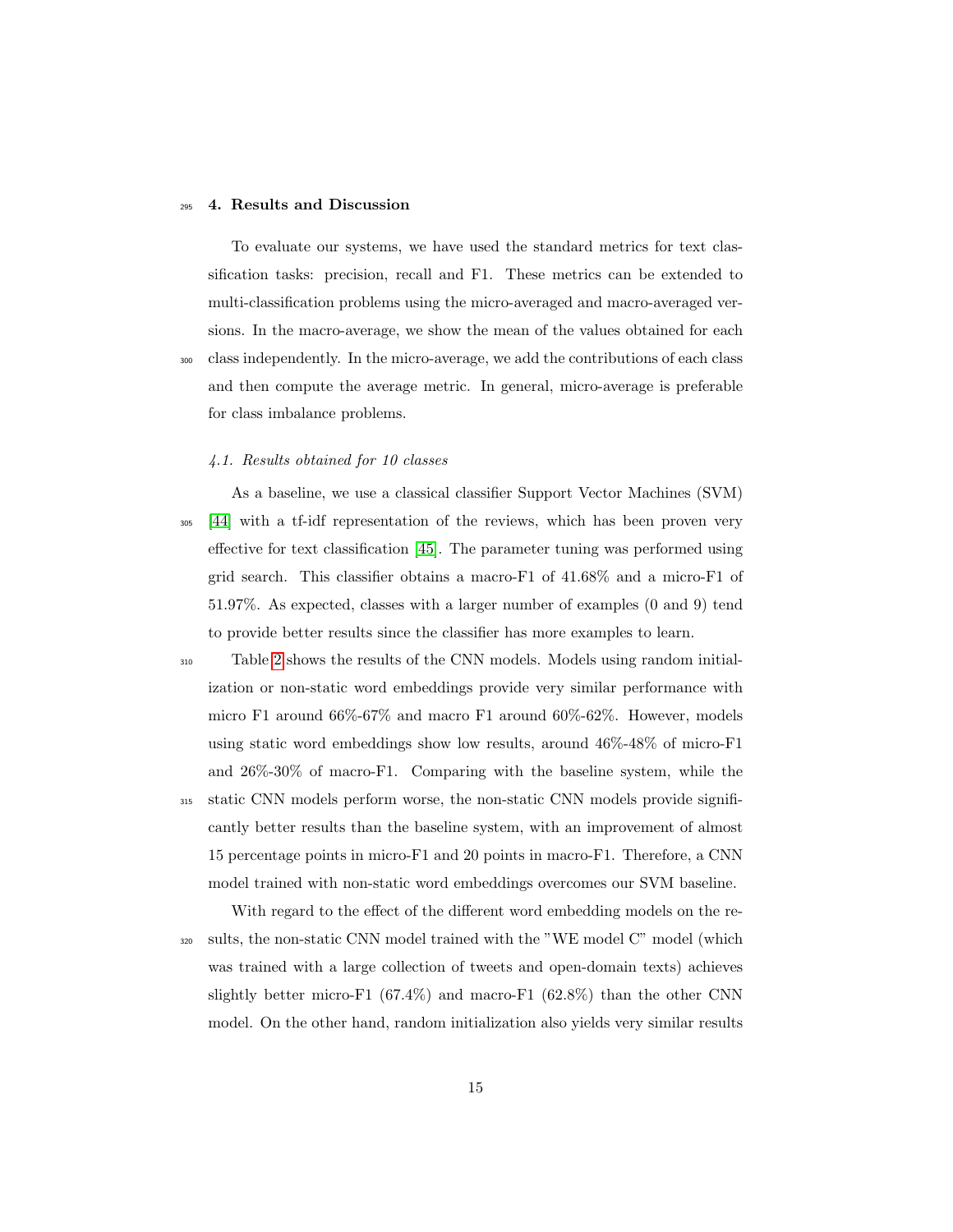to those provided by the non-static CNN models. Therefore, we can conclude

<sup>325</sup> that the word embedding models studied do not guarantee a significant improvement on the random initialization.

Linear SVM

| F1-score | Support |
|----------|---------|
|          |         |
| 0.6571   | 7299    |
| 0.3832   | 2334    |
| 0.3608   | 2205    |
| 0.3570   | 1659    |
| 0.3434   | 2710    |
| 0.3249   | 2119    |
| 0.3176   | 3091    |
| 0.3543   | 6156    |
| 0.3952   | 9177    |
| 0.6744   | 17016   |
|          |         |
| 0.5197   | 53766   |
| 0.4168   | 53766   |
|          |         |

Table 1: Results of Linear SVM (baseline)

LSTM far exceeds the baseline results (see Table [3\)](#page-18-0). Unlike the CNN models where there is a strong difference (around 20 percentage points) between the performance of the static and non-static models, the non-static LSTM models <sup>330</sup> show better results than the static LSTM ones, but the improvement is more modest (from 3 to 7 points). However, as happened in CNN models, there is no significant difference between the performance using random initialization and non-static word embeddings. In this case, the word embedding model that provides better results is the 'WE model A', which was trained with biomedical <sup>335</sup> and general texts. This LSTM model achieves a micro-F1 of 69.1% and a macro-F1 of 63.9%. However, the differences between CNN and LSTM are

not statistically significant.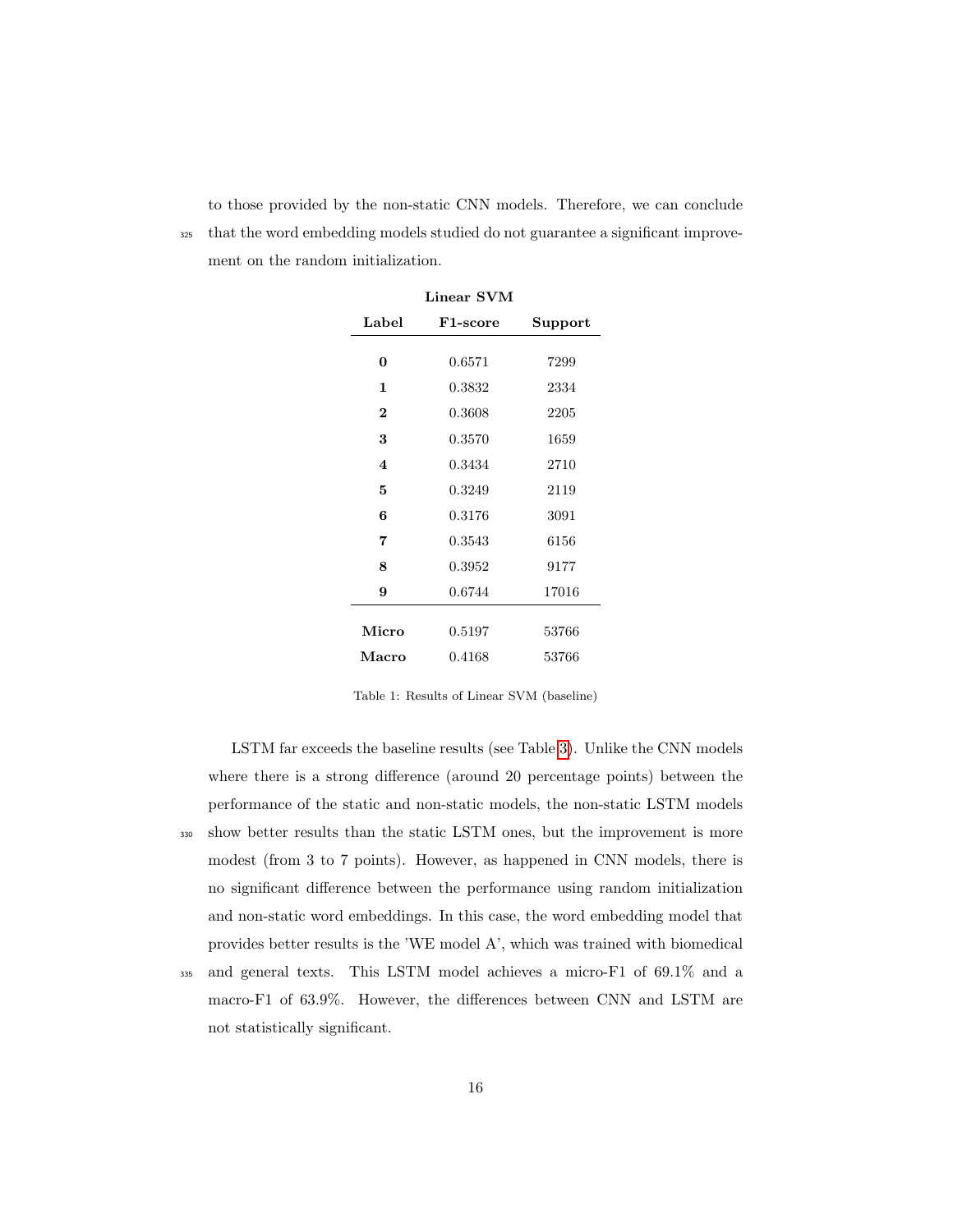<span id="page-17-0"></span>

|                         | Random     | WE model A    |            |               | WE model B |               | WE model C |         |
|-------------------------|------------|---------------|------------|---------------|------------|---------------|------------|---------|
| Label                   | Non-Static | <b>Static</b> | Non-Static | <b>Static</b> | Non-Static | <b>Static</b> | Non-Static | Support |
| $\bf{0}$                | 0.7288     | 0.6474        | 0.74       | 0.6248        | 0.7355     | 0.6572        | 0.745      | 7299    |
| 1                       | 0.6042     | 0.1655        | 0.5983     | 0.1485        | 0.5926     | 0.1598        | 0.6158     | 2334    |
| $\bf{2}$                | 0.6118     | 0.1684        | 0.5764     | 0.1801        | 0.5712     | 0.2287        | 0.608      | 2205    |
| 3                       | 0.588      | 0.1224        | 0.6062     | 0.0996        | 0.5771     | 0.1448        | 0.6185     | 1659    |
| $\overline{\mathbf{4}}$ | 0.5743     | 0.1886        | 0.5947     | 0.1886        | 0.5577     | 0.2331        | 0.5881     | 2710    |
| 5                       | 0.5613     | 0.1247        | 0.5462     | 0.1112        | 0.5517     | 0.1452        | 0.5777     | 2119    |
| 6                       | 0.5647     | 0.1431        | 0.562      | 0.1096        | 0.5518     | 0.1952        | 0.5626     | 3091    |
| 7                       | 0.5869     | 0.2754        | 0.5843     | 0.2387        | 0.575      | 0.2424        | 0.597      | 6156    |
| 8                       | 0.6194     | 0.3016        | 0.6098     | 0.3098        | 0.605      | 0.3508        | 0.6129     | 9177    |
| 9                       | 0.7585     | 0.6807        | 0.7591     | 0.6701        | 0.7589     | 0.6908        | 0.7636     | 17016   |
| micro avg               | 0.6681     | 0.475         | 0.6685     | 0.4618        | 0.6616     | 0.4871        | 0.6745     | 53766   |
| macro avg               | 0.6198     | 0.2818        | 0.6177     | 0.2681        | 0.6077     | 0.3048        | 0.6289     | 53766   |
|                         |            |               |            |               |            |               |            |         |

CNN models (F1-score)

Table 2: Results of the CNN models using different initializations. The best results are shown in bold

Table [4](#page-19-0) shows the results for the three hybrid architectures combining CNN and LSTM. We use random initialization for the three models since none of the <sup>340</sup> word embedding models offer significantly better results than random initialization. Our results show that LSTM followed by a CNN obtains the highest micro-F1 and macro-F1, however, the differences with respect to the other hybrid architectures are not statistically significant.

As previously described, there is a strong unbalanced distribution of the <sup>345</sup> classes, predominating those with more polarized rating. This results in a challenge when we try to classify those reviews with less representation. The analysis of the results reveals that the performance of each class is remarkably dependent of the number of instances of each in the training set, regardless of the model used. So the classes with higher number of training instances usually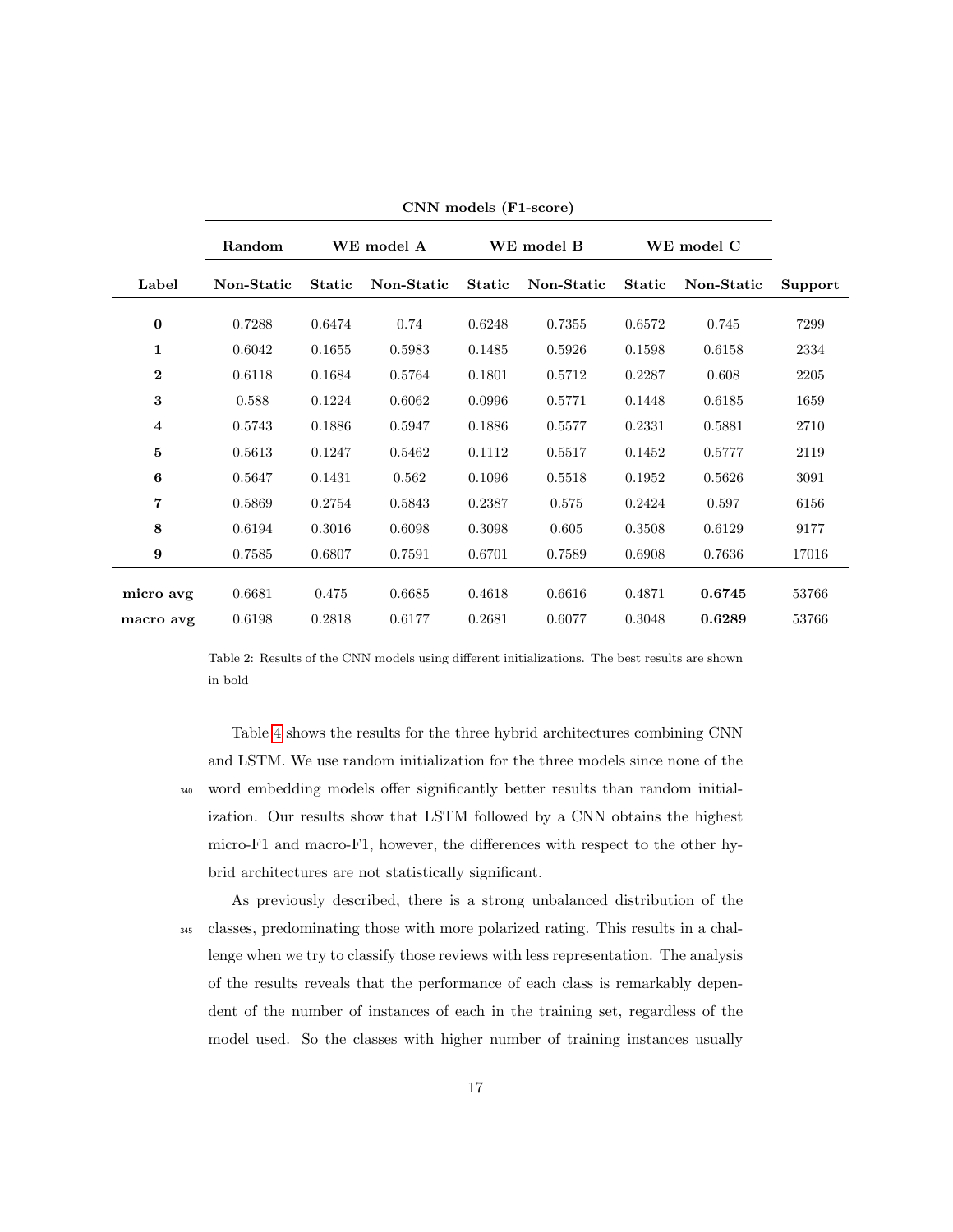<span id="page-18-0"></span>

|                         | WE model A<br>WE model B<br>Random |               |            |               |            | WE model C    |            |         |
|-------------------------|------------------------------------|---------------|------------|---------------|------------|---------------|------------|---------|
| Label                   | Non-Static                         | <b>Static</b> | Non-Static | <b>Static</b> | Non-Static | <b>Static</b> | Non-Static | Support |
| $\bf{0}$                | 0.7575                             | 0.7799        | 0.7732     | 0.7499        | 0.7665     | 0.7825        | 0.7687     | 7299    |
| 1                       | 0.6077                             | 0.5333        | 0.6249     | 0.4859        | 0.6161     | 0.532         | 0.6374     | 2334    |
| $\bf{2}$                | 0.6181                             | 0.5048        | 0.6058     | 0.4511        | 0.6057     | 0.5239        | 0.5943     | 2205    |
| 3                       | 0.5953                             | 0.5019        | 0.5836     | 0.4066        | 0.605      | 0.4839        | 0.6142     | 1659    |
| $\overline{\mathbf{4}}$ | 0.5848                             | 0.5108        | 0.6017     | 0.4592        | 0.5829     | 0.5052        | 0.5764     | 2710    |
| 5                       | 0.5743                             | 0.463         | 0.5909     | 0.3863        | 0.5897     | 0.4171        | 0.57       | 2119    |
| 6                       | 0.5786                             | 0.4941        | 0.5802     | 0.4252        | 0.5734     | 0.4755        | 0.5749     | 3091    |
| 7                       | 0.5939                             | 0.5675        | 0.6074     | 0.4957        | 0.5997     | 0.5461        | 0.5968     | 6156    |
| 8                       | 0.635                              | 0.5988        | 0.6376     | 0.5489        | 0.6398     | 0.5881        | 0.6409     | 9177    |
| 9                       | 0.7783                             | 0.7904        | 0.7858     | 0.7688        | 0.7853     | 0.7905        | 0.782      | 17016   |
| micro avg               | 0.6835                             | 0.6583        | 0.6918     | 0.616         | 0.6886     | 0.6518        | 0.6871     | 53766   |
| macro avg               | 0.6323                             | 0.5744        | 0.6391     | 0.5178        | 0.6364     | 0.5645        | 0.6356     | 53766   |

LSTM models (F1-score)

Table 3: Results of the LSTM models using different initializations. The best results are shown in bold

- <sup>350</sup> show better results than those with less number of instances in the training set. Approaches based on CNN architectures with pre-trained static embeddings provide the lowest results of all our experimentation, especially in the underrepresented classes. CNN networks are good at extracting local and locationindependent features, but they are not able to extract information from long-<sup>355</sup> range semantic dependencies [\[39\]](#page-33-1). The reason that LSTM models with pre-
- trained static embeddings perform better in our experimentation might be due to long dependencies contained in the texts of the reviews (see Table [3\)](#page-18-0). For example, this review: "I was taking Aviane before and transferred my prescription to a different pharmacy. There they gave me lutera since they did not
- <sup>360</sup> have aviane... Worst experience of my life. Constant headaches and acne were the main symptoms right before my period. Extremely painful periods as well.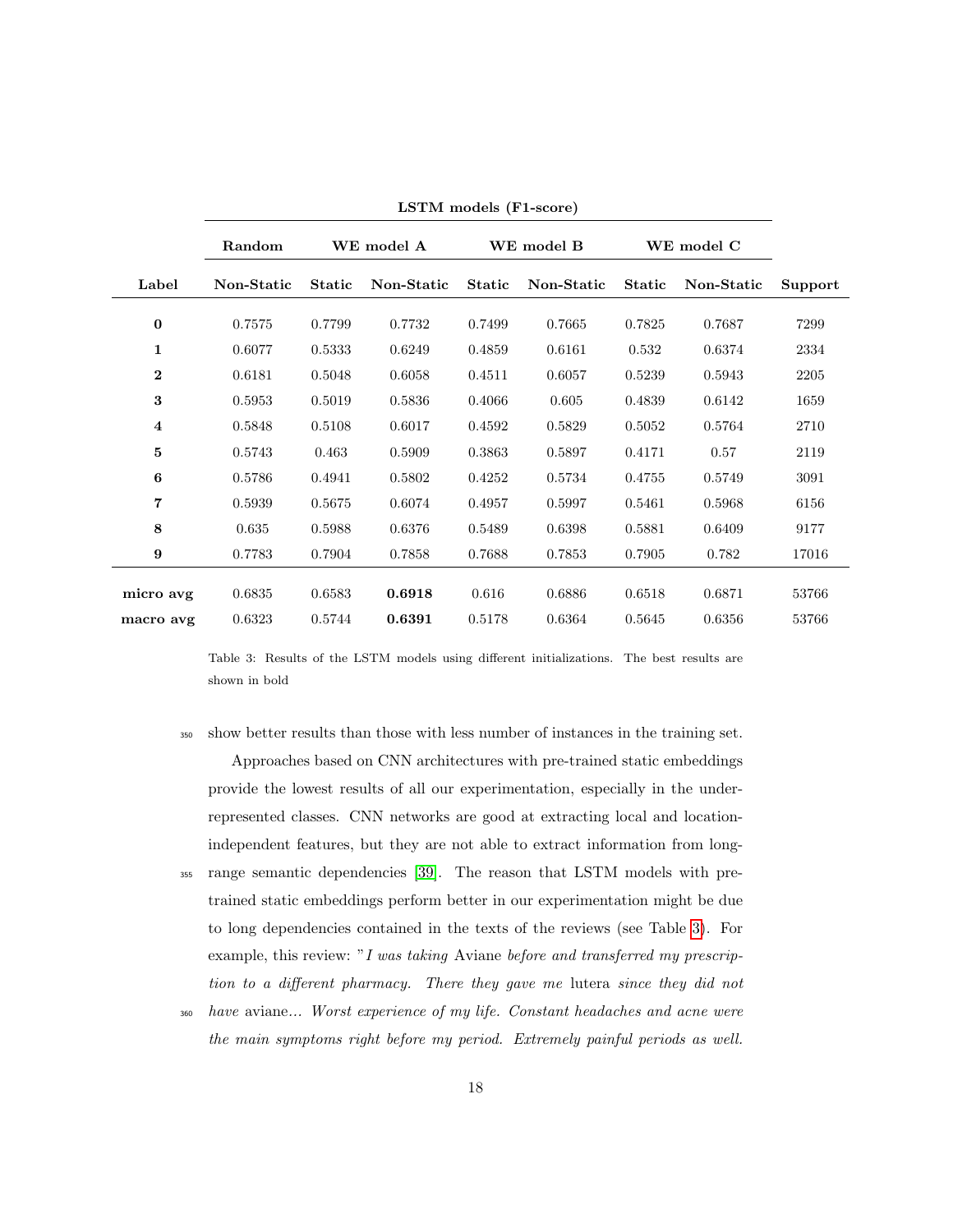<span id="page-19-0"></span>

|                    | Hybrid models (F1-score) |                            |              |         |  |  |
|--------------------|--------------------------|----------------------------|--------------|---------|--|--|
| Label              | CNN concat LSTM          | $\text{CNN} + \text{LSTM}$ | $LSTM + CNN$ | Support |  |  |
| $\bf{0}$           | 0.7625                   | 0.761                      | 0.7646       | 7299    |  |  |
| $\mathbf{1}$       | 0.6187                   | 0.648                      | 0.6268       | 2334    |  |  |
| $\overline{2}$     | 0.6161                   | 0.4784                     | 0.6068       | 2205    |  |  |
| 3                  | 0.5916                   | 0.6444                     | 0.613        | 1659    |  |  |
| $\overline{\bf 4}$ | 0.5926                   | 0.5591                     | 0.587        | 2710    |  |  |
| 5                  | 0.5653                   | 0.5968                     | 0.5966       | 2119    |  |  |
| 6                  | 0.5745                   | 0.6112                     | 0.5739       | 3091    |  |  |
| $\overline{7}$     | 0.6005                   | 0.6071                     | 0.6092       | 6156    |  |  |
| 8                  | 0.6266                   | 0.6381                     | 0.6443       | 9177    |  |  |
| 9                  | 0.7756                   | 0.7707                     | 0.7865       | 17016   |  |  |
| micro avg          | 0.6825                   | 0.68                       | 0.6928       | 53766   |  |  |
| macro avg          | 0.6324                   | 0.6315                     | 0.6409       | 53766   |  |  |

Table 4: Results of the hybrid architectures (using random initialization). The best results

are shown in bold

If you are experiencing these symptoms while on lutera, I would highly recommend trying aviane. I do not have any headaches or acne and my periods are pain free.". It refers to the side effects produced by the drug Lutera, but it also  $365$  recommended using *Aviane* as a substitute for *Lutera*. The rating predicted by the CNN network is highly positive (maximum value), while the LSTM network predicts a negative rating of 2 (correct rating). However, when we remove the part of the text that indicates the good performance of Aviane, the CNN network scores the review with a negative value of 1 (minimum value). In this case, <sup>370</sup> the LSTM network is able to maintain information from the context of the full

review, where the assessment is negative towards the drug Lutera.

On the other hand, allowing the adjustment of the word embeddings during the training time, provides a significant improvement, especially in the case of CNN classifiers (see Table [2\)](#page-17-0). This improvement might be due, among other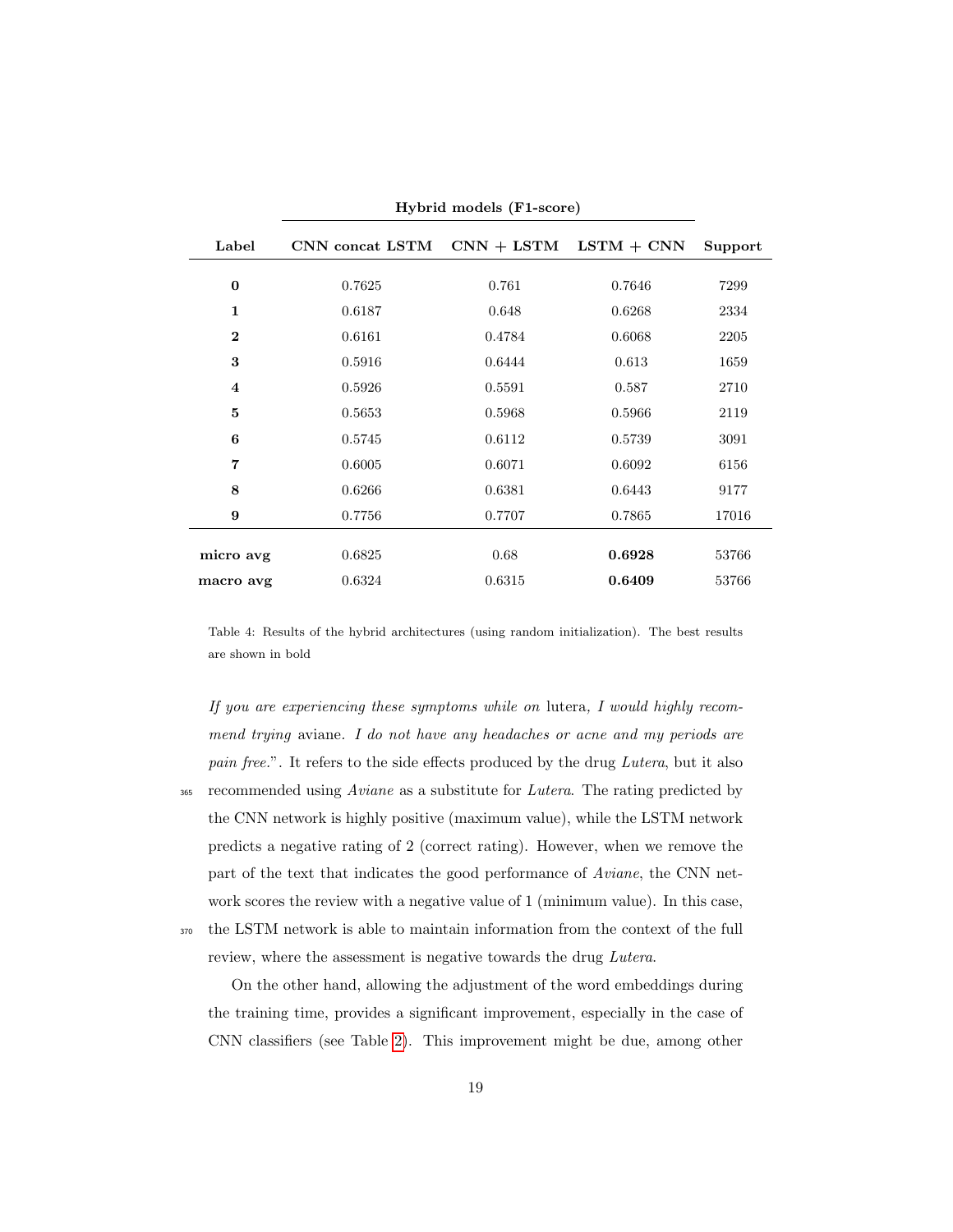- <sup>375</sup> reasons, to the vocabulary coverage provided by the different pre-trained embedding models. For example, the "WE model A" vocabulary contains 69.92% of the dataset vocabulary, the "WE model B" model contains only 30.54% and the "WE model C" model covers 78.23%. Terms not represented by these embedding models do not provide semantic information to the classifiers. The
- <sup>380</sup> fine-tuning of the embeddings allows adjusting their values to the context of the problem by modifying the previously learned associations (under the risk of overfitting). In this way, those terms that did not provide information are differentiated from each other, fitting to the problem.
- Finally, hybrid approaches that combine different CNN and LSTM network <sup>385</sup> architectures (allowing the adjustment of the word embeddings) are used to obtain both local and sequential features. The resulting classifiers provide slightly higher results than those provided by the non-static CNN models, but similar to the provided by the non-static LSTM ones (the difference in micro-F1 and macro-F1 averages ranges from  $1\%$  as shown in Tables [3](#page-18-0) and [4\)](#page-19-0). As we have <sup>390</sup> discussed above, this might be due to providing the new models with the ability to maintain long dependency information contained in the texts.

Despite this, our approaches are not always able to accurately classify those reviews where the text contains sarcasm, irony or humor. For example, in the following review we can observe all these elements: " $My Dr$  thought this would be

- <sup>395</sup> a good idea for me because of my knee condition I had had for years. I figured I'd give it a go and big surprise it made it worse a lot worse - it was like he stirred up a hornets nest after those shots. Now I'm having more trouble with it than ever before with walking pain, sleeping pain, knee resting pain, it's all worse I'm 40 and walk like I'm 80. Physical therapy was a joke considering my condition
- $\alpha$  can't be fixed without replacing the knee. All physical therapy did was get me to shift my weight to one side and now my other knee is giving me problems. I guess the Dr won't be happy until I'm in a wheelchair". The classifiers LSTM and CNN concatenated with LSTM correctly score the example (rating of 0), but the rest of the classifiers score with very different values (CNN: 7, CNN+LSTM:
- <sup>405</sup> 6, LSTM+CNN: 5). In this case, all our classifiers correctly score the example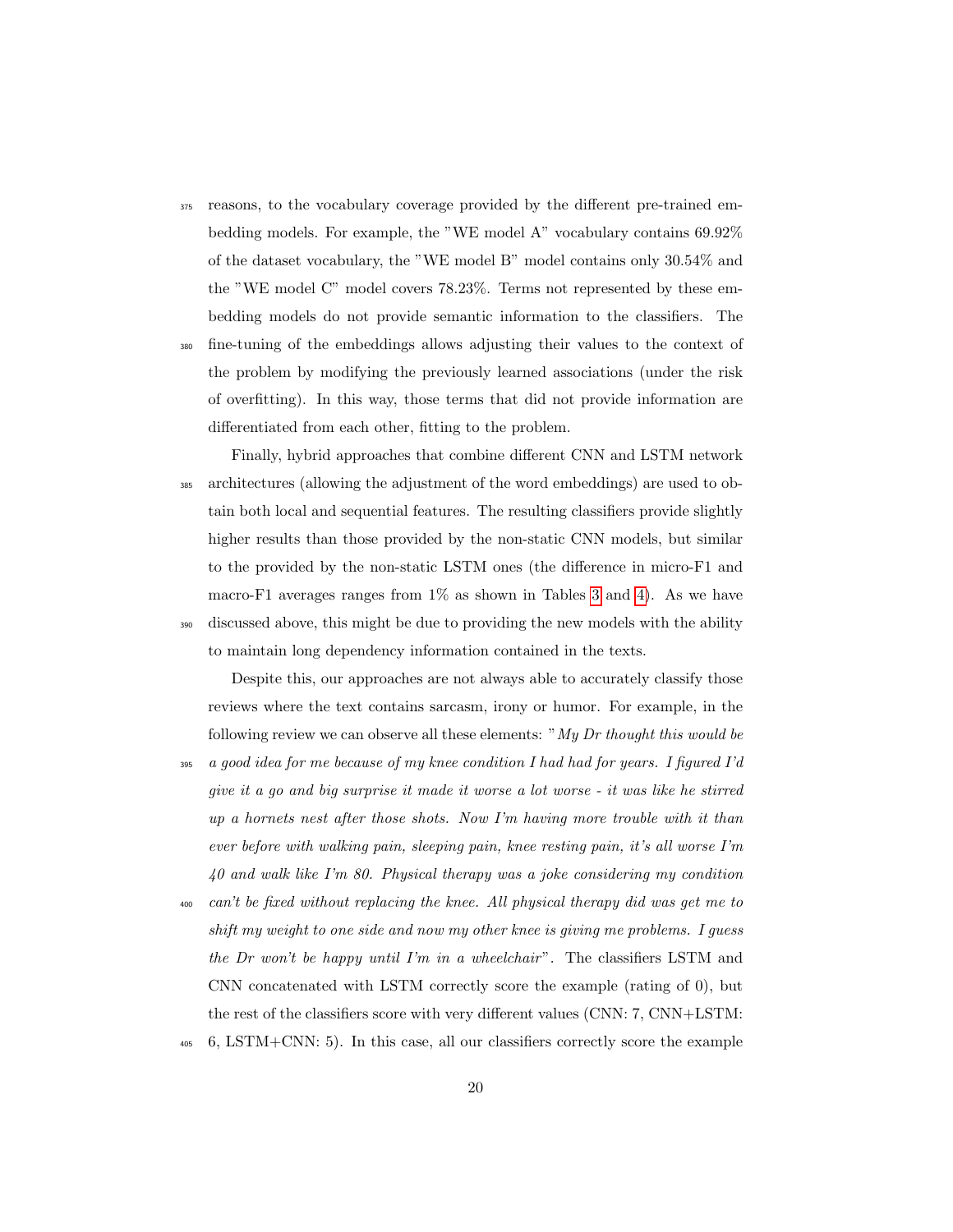by removing expressions such as: "it was like he stirred up a hornets nest after those shots" and "I quess the Dr won't be happy until I'm in a wheelchair."

Overall, the top performance is a micro-F1 of 69.28% and a macro-F1 of  $64.09\%$  provided by the LSTM+CNN hybrid classifier (see Table [4\)](#page-19-0). This clas-<sup>410</sup> sifier aims to extract local features with the convolutional layer from the contextual information provided by the bidirectional LSTM layer. This might be since the sequential features obtained directly from the representation of embeddings (by the bi-directional LSTM layer) are the most discriminating ones in our experimentation. Providing local information on these features might improve the <sup>415</sup> performance compared to classifiers based only on LSTM networks.

However, we should have to take into account the noise in the data sets based on subjectivity in the grade of satisfaction. Our task is extremely difficult especially considering the number of possible choices (10) and the subjectivity differences especially those between classes very close to one another. This <sup>420</sup> results in models that can accurately distinguish between positive and negative polarities, but having difficulty in providing the accurate rating. Thus, when we classify a review (whose rating is 10), we should distinguish different types of errors, because a predicted rating of 9 or 8 should be considered more accurate than 5 or a lower value. For example, the following review is only correctly

 $425$  labeled by the CNN+LSTM classifier (with a value of 7): "I started taking gabapentin experimentally to treat chronic depression and am now prescribed 1800mg a day. At doses of 2700mg I experienced a significant improvement in impulse control and depression in general. Went from being a shut in, to going for walks and enjoying my time in the company of others. At the lower dose

<sup>430</sup> of 1800mg a day, I don't experience much improvement, save for a decrease in depressive symptoms. I'm looking forward to a larger dose if my doctor okays it." The remaining classifiers, however, label it with very similar degrees of satisfaction, for example, 6 or 8.

Another factor to take into consideration is the time needed for the training <sup>435</sup> of each of the models (see Table [5\)](#page-22-0). Our experimentation was done with an Nvidia Titan XP graphics card, an Intel Core i7-6700K and 32GB of RAM at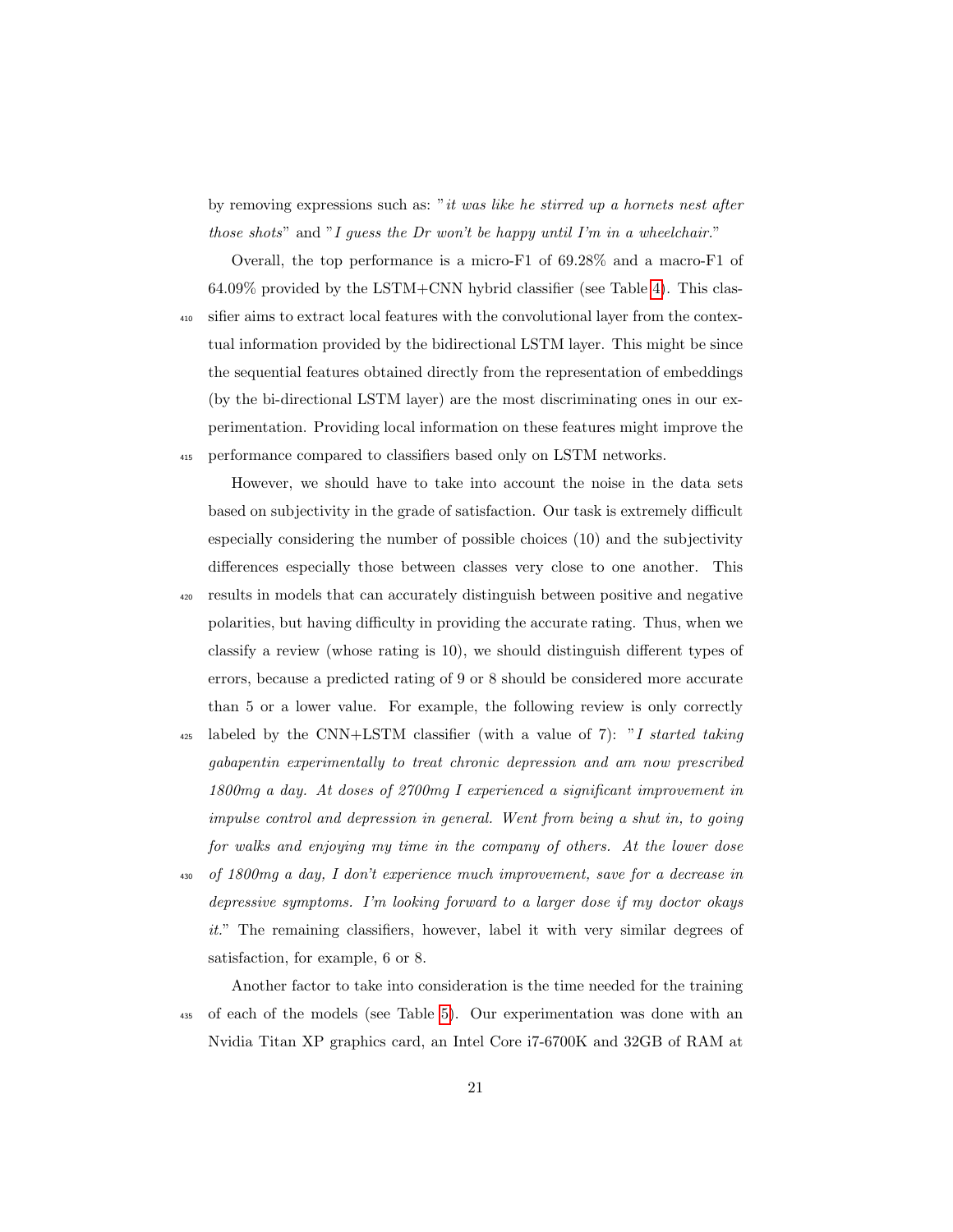<span id="page-22-0"></span>

|                       |                          | Training time (minutes) |                   |      |                          |                          |            |
|-----------------------|--------------------------|-------------------------|-------------------|------|--------------------------|--------------------------|------------|
|                       | WE model A<br>WE model B |                         |                   |      | WE model C               |                          | Random     |
| Model                 | Non-Static               | <b>Static</b>           | Non-Static Static |      | Non-Static               | <b>Static</b>            | Non-Static |
| <b>CNN</b>            | 43'                      | 30'                     | 36'               | 23'  | 60'                      | 36'                      | 43'        |
| <b>LSTM</b>           | 1383'                    | 800'                    | 870'              | 796' | 906'                     | 833'                     | 886'       |
| $CNN+LSTM$            | ۰                        | ۰                       |                   |      |                          | $\overline{\phantom{a}}$ | 710'       |
| $LSTM + CNN$          | ۰                        | $\qquad \qquad -$       |                   | ۳    | $\overline{\phantom{0}}$ | ۰                        | 950'       |
| <b>CNN</b> concatLSTM |                          | ٠                       |                   |      |                          | ٠                        | 916'       |

Table 5: Training time in minutes for 200 epochs using the Keras 2.0 library (10-class dataset)

1600 MHz. The training time using the Keras 2.0 library for LSTM models (200 epochs) far exceeds the time needed to train CNN models (the training time for LSTM models is approximately 20 times longer).

## <sup>440</sup> 4.2. Results obtained for 3 classes (positive, negative and neutral)

In this subsection, we focus on the experiments performed using the dataset with three polarities: positive, neutral and negative. As seen Tables  $6, 7, 8$  $6, 7, 8$  $6, 7, 8$  and [9,](#page-24-1) all of our models show much better performance compared to the models evaluated on the dataset with ten classes. Thus, the highest micro-F1 (0.6928)

<sup>445</sup> and macro-F1 (0.6409) (see Table [4\)](#page-19-0), which were provided by the CNN+LSTM model, are almost 20% lower than those provided by the same model evaluated on the dataset with three polarities. This may be due to the number of instances for each class is increased when we work only with three classes.

Table [6](#page-23-0) shows the results of the baseline system (Linear SVM) on the dataset <sup>450</sup> with three polarities with a tf-idf representation of the reviews. Table [7](#page-23-1) shows the results of the simple models (CNN and LSTM) on the data set with three polarities. CNN and LSTM provide very similar performance, as happened on the dataset with ten classes (see Tables [2](#page-17-0) and [3\)](#page-18-0). The simple models CNN and LSTM provide significantly better results than the baseline system, with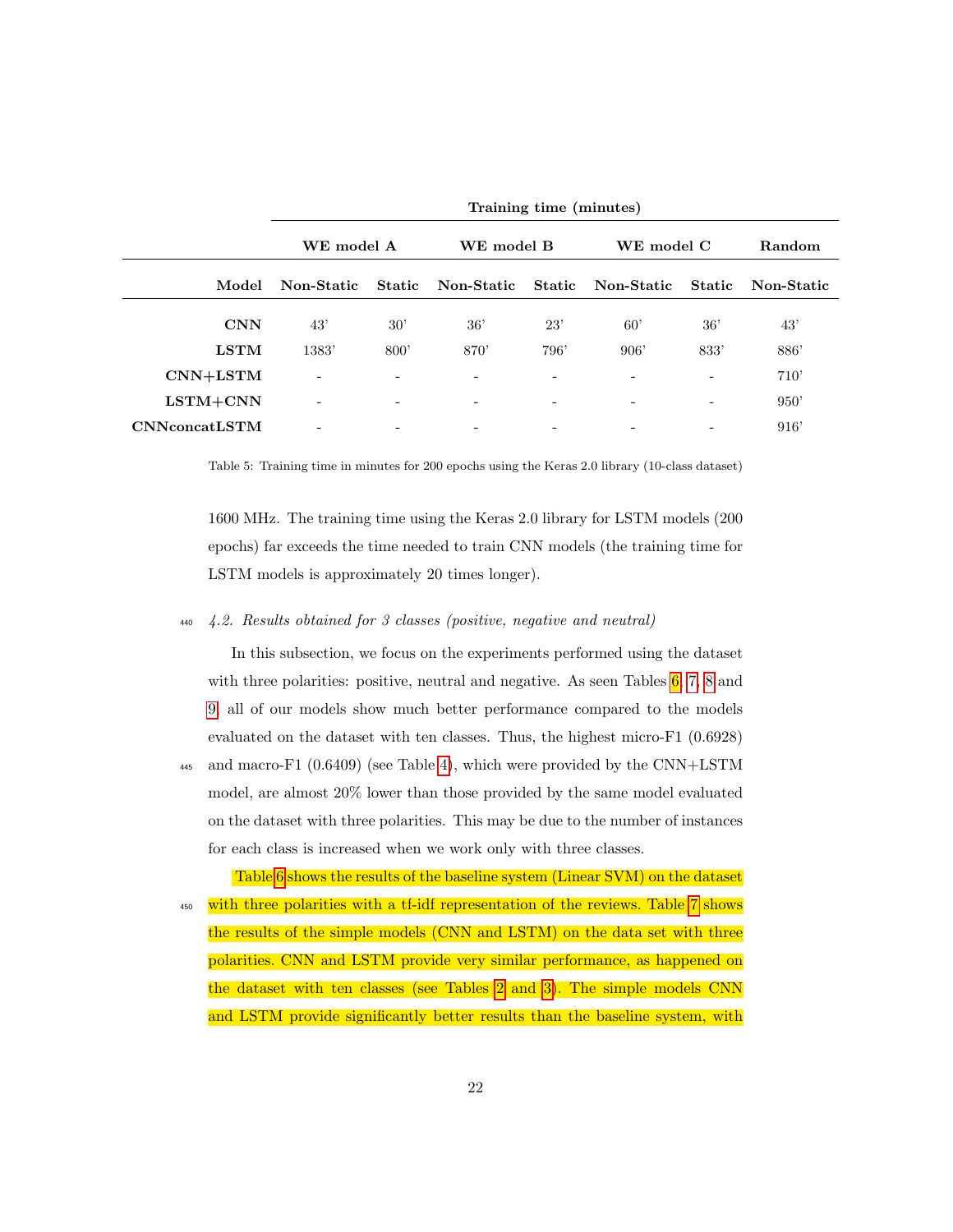## <span id="page-23-0"></span>455 an improvement of almost 7 percentage points in micro-F1 and 14 points in macro-F1

| Linear SVM |                       |         |  |  |
|------------|-----------------------|---------|--|--|
| Label      | F <sub>1</sub> -score | Support |  |  |
| 0          | 0.7430                | 13497   |  |  |
| 1          | 0.3579                | 4829    |  |  |
| 2          | 0.8892                | 35440   |  |  |
| micro avg  | 0.8175                | 53766   |  |  |
| macro avg  | 0.6634                | 53766   |  |  |

Table 6: Results of Linear SVM with tf-idf representation (baseline)

<span id="page-23-1"></span>

| Label                  | <b>CNN</b>       | LSTM             | Support        |
|------------------------|------------------|------------------|----------------|
| 0                      | 0.8364           | 0.8482           | 13497          |
| 1                      | 0.6457           | 0.6361           | 4829           |
| $\bf{2}$               | 0.9302           | 0.9342           | 35440          |
| micro avg<br>macro avg | 0.8844<br>0.8041 | 0.8882<br>0.8062 | 53766<br>53766 |

CNN and LSTM models (F1-score)

Table 7: Results of the CNN/LSTM architectures (using random initialization). The best results are shown in bold

The hybrid models combining CNN and LSTM (see Table [8\)](#page-24-0) show slightly better performance than the simple models, with an increase of 0.62% on the micro-F1 score and 0.84% on the macro-F1 score.

<sup>460</sup> Recently, BERT models have shown huge improvements in a wide range of NLP tasks. However, as seen in Table [9,](#page-24-1) BERT embeddings with LSTM provide slightly better results compared to the previous models. The model achieves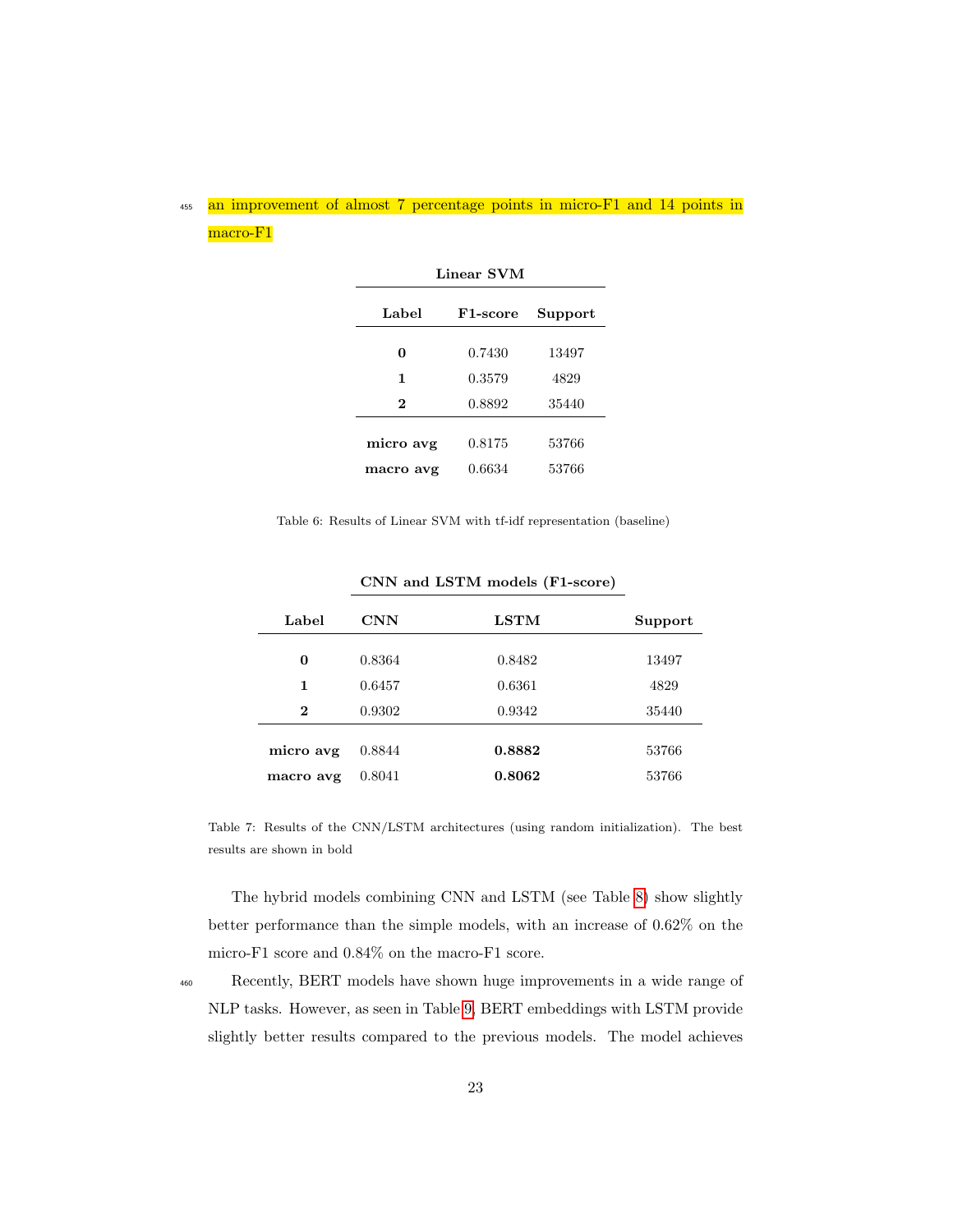<span id="page-24-0"></span>

| Hybrid models (F1-score) |                  |                  |                           |                |
|--------------------------|------------------|------------------|---------------------------|----------------|
| Label                    | CNN concat LSTM  |                  | $CNN + LSTM$ $LSTM + CNN$ | Support        |
| 0                        | 0.8498           | 0.8560           | 0.8545                    | 13497          |
| 1                        | 0.6398           | 0.6507           | 0.6393                    | 4829           |
| $\bf{2}$                 | 0.9359           | 0.9371           | 0.9372                    | 35440          |
| micro avg<br>macro avg   | 0.8903<br>0.8085 | 0.8944<br>0.8146 | 0.8920<br>0.8103          | 53766<br>53766 |

<span id="page-24-1"></span>Table 8: Results of the hybrid architectures (using random initialization). The best results are shown in bold

| Label    | F <sub>1</sub> -score | Support |
|----------|-----------------------|---------|
| 0        | 0.8720                | 13497   |
| 1        | 0.6514                | 4829    |
| $\bf{2}$ | 0.9477                | 35440   |
| Micro    | 0.9046                | 53766   |
| Macro    | 0.8237                | 53766   |

BERT + LSTM model

Table 9: Results of BERT + LSTM architecture. The best results are shown in bold

1.64 improvement on micro-F1 and 1.75 macro-F1 score over the simple LSTM model with random initialization. Compared to the hybrid models combining <sup>465</sup> CNN and LSTM, the improvement is more modest, with only 1.02% on micro-F1 score and  $0.91\%$  on macro-F1 score.

Moreover, our system based on BERT has a similar accuracy (0.9046) as the previous work [\[28\]](#page-31-6), which also exploited BERT. However, our system is not able to overcome the logistic regression model proposed in [\[14\]](#page-30-0), whose accuracy was <sup>470</sup> 0.9224.

Clearly, all of our models show a very similar behavior for the three classes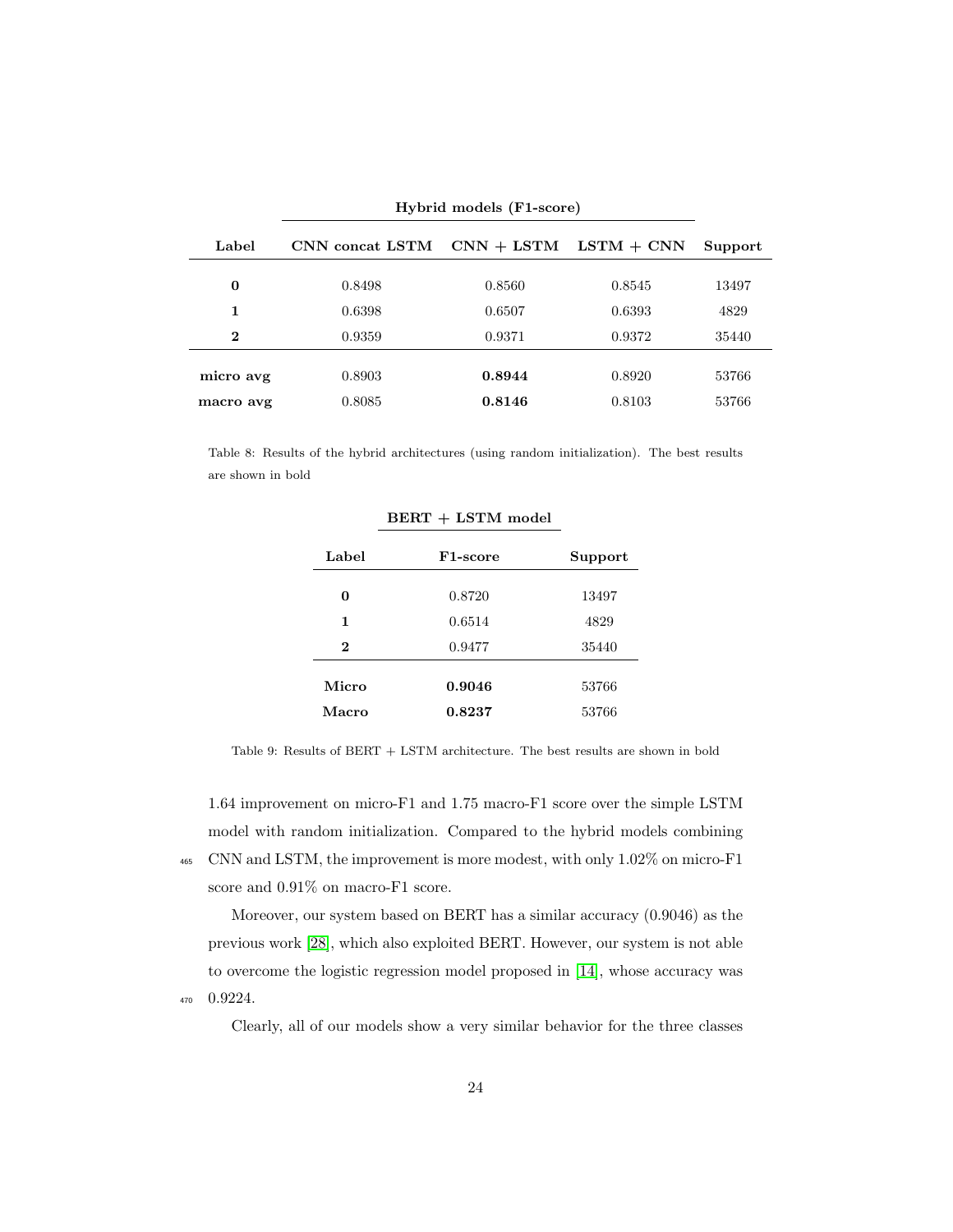(see Figure [7\)](#page-26-1). Thus, the drug reviews with positive polarity (class 2) are classified with high performance by all models. The top F1-score (0.9477) is achieved by the BERT embedding with LSTM. This model also achieves the highest F1-

<sup>475</sup> score (0.8720) for the reviews with negative polarity (class 0). Regarding the reviews with neutral polarity (class 1), all models show lower results than in the other classes, with the highest F1-score around 0.65. This may be due to this class only represents 10% of all instances.

In the confusion matrix (see Figure [7\)](#page-26-1), we can see there are a large number <sup>480</sup> of cases, for all models, where neutral class examples are classified as positive or negative. Moreover, also a large number of positive or negative class examples are classified as neutral class ones. This is conditioned by the small representation of neutral class examples. On the other hand, we can see that the BERT+Bi-LSTM model classifies fewer examples in opposite classes to the <sup>485</sup> correct ones than the rest of the models, being the CNN model the one that makes more mistakes of this type. This may be due to the fact that the CNN model is not capable of storing information about long dependencies and does not have word-level contextualized information.

| Model                | Time   |
|----------------------|--------|
| $\mathbf{CNN}$       | 217'   |
| LSTM                 | 353'   |
| $CNN+LSTM$           | 333'   |
| $LSTM+CNN$           | 953'   |
| <b>CNNconcatLSTM</b> | 953'   |
| BERT+LSTM            | 1,343' |

| Training time (minutes) |  |
|-------------------------|--|
|-------------------------|--|

Table 10: Training time in minutes for 200 epochs using the Tensorflow 2.3.0-tf library (3-class dataset)

Regarding the training times for the models classifying three classes, we can <sup>490</sup> see that the simple CNN is the model requiring less training time, while BERT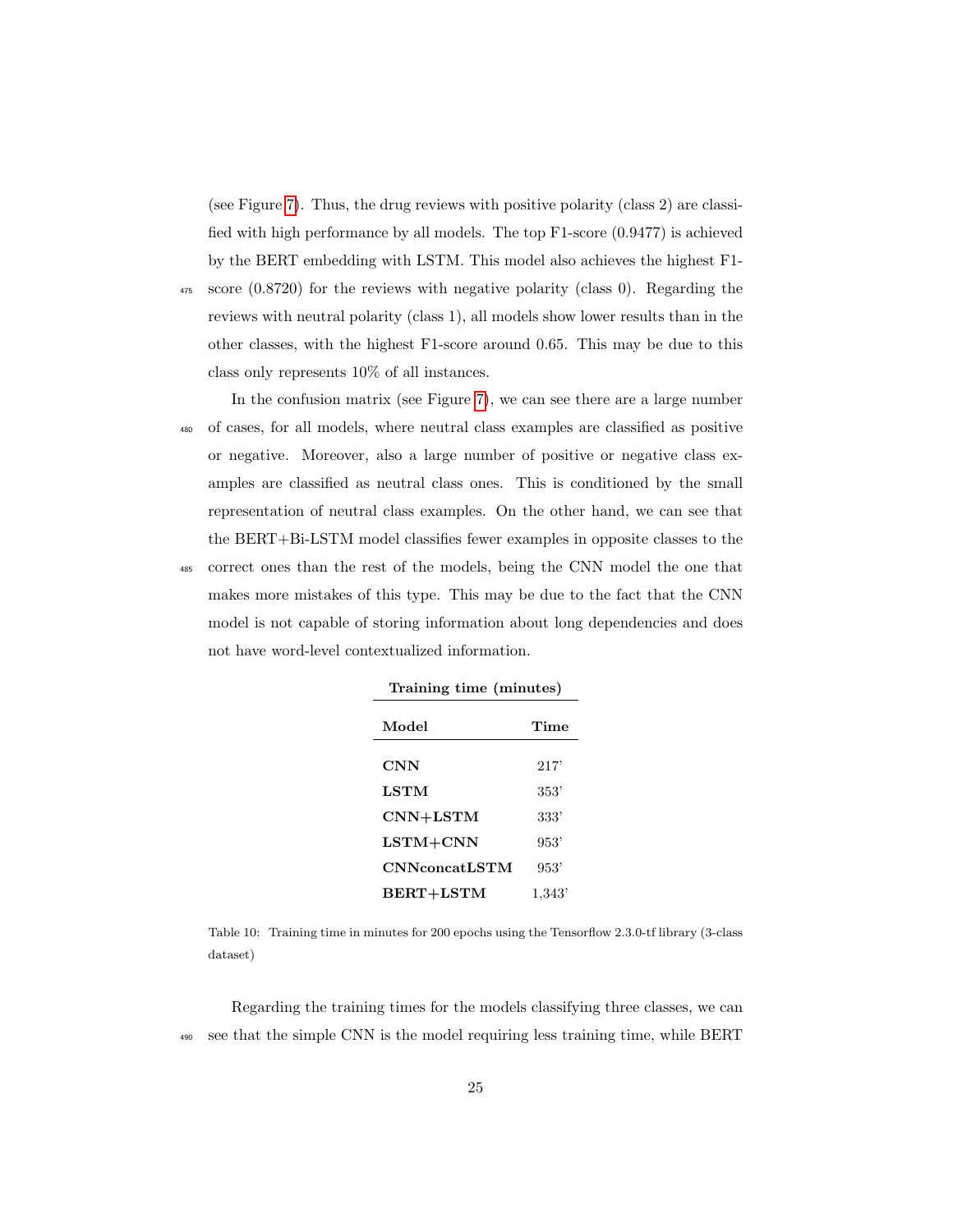<span id="page-26-1"></span>



(d) CNN + LSTM confusion matrix

(e) LSTM + CNN confusion matrix

(f) BERT + LSTM confusion matrix



## <span id="page-26-0"></span>5. Conclusion

This is the first work, to our best knowledge, to compare deep learning architectures for the task of sentiment analysis of drug reviews. We also study <sup>495</sup> the effect of different word embedding models on the performance of the different models, however, none of them seems to offer significant better results than the

26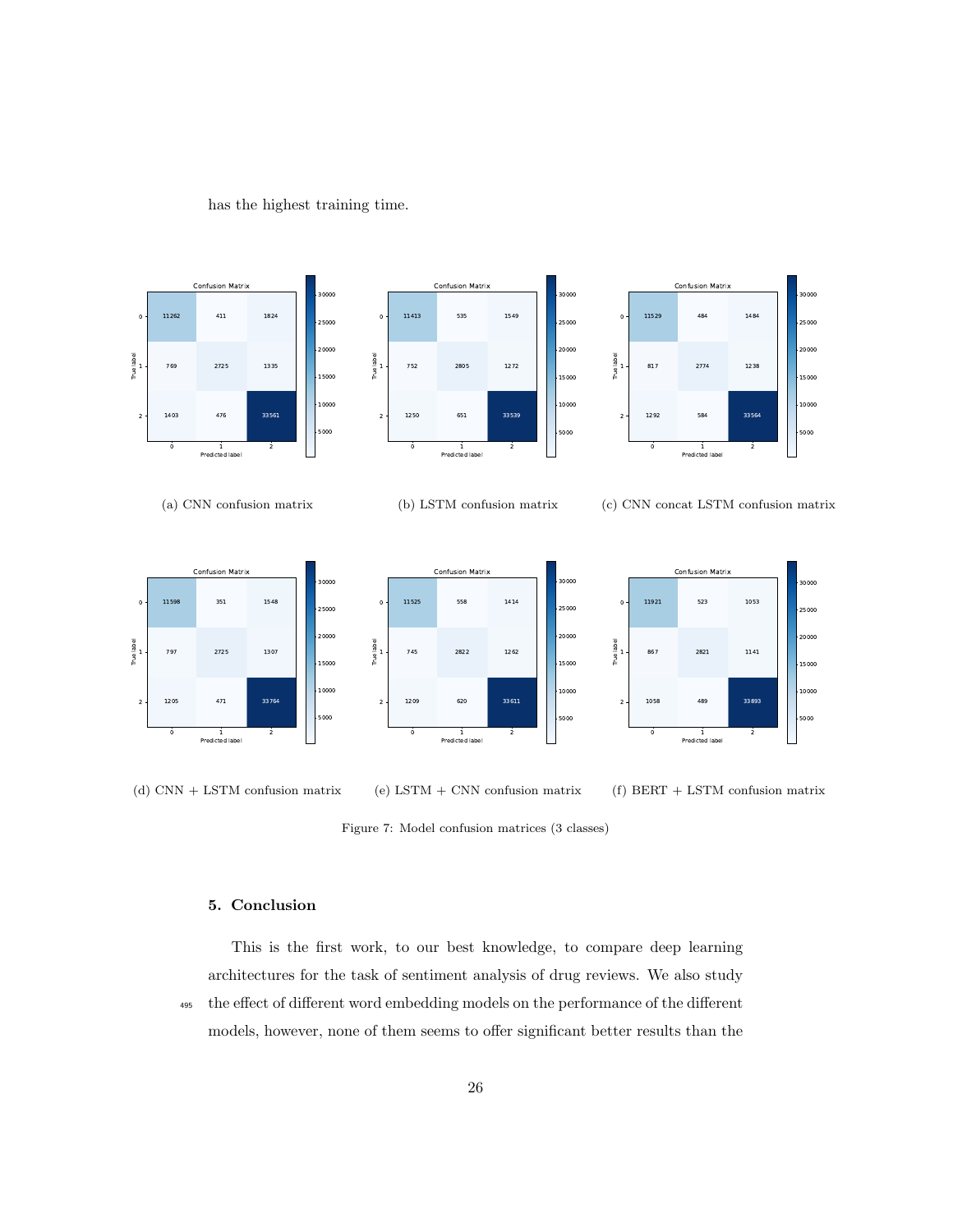rest of word embedding models or random initialization.

Sentiment analysis is usually considered as a text classification task. In our case, we address the task using the three polarities (positive, negative and <sup>500</sup> neutral) proposed in [\[14\]](#page-30-0), but also as a more challenging classification task using 10 classes, which are the ratings defined by the users to show their overall satisfaction with the drug of the review. As is to be expected, the results for the 3-class dataset are much higher than those obtained with the 10-class dataset. In the 3-class dataset, there is not only less classes to classify, but also each <sup>505</sup> class has more examples to learn.

Our results on the 10-class dataset show that the hybrid model composed of a bidirectional LSTM followed by a CNN provides the best results. CNN models initialized with static word embedding show very low performance for classes with fewer instances in the training set. On the other hand, the CNN model <sup>510</sup> requires less training time than the bidirectional LSTM and hybrid models.

In the last two years, the irruption of BERT has revolutionized the NLP field, achieving state-of-art results for many NLP tasks. Thus, we also use BERT to represent our drug reviews and apply a Bi-LSTM to classify them. Focusing on the results for the 3-class dataset, we can observe that BERT followed by a <sup>515</sup> Bi-LSTM provides slightly better results than the other models. However, using BERT considerably increases the computational cost. CNN provides acceptable results while requiring less training time.

Due to the increasing use of language representation models for classification tasks, as future work, we plan to apply them in addition to variational autoen-<sup>520</sup> coders (VAE) and adversarial networks for semi-supervised approaches. In this way, we plan to explore new methods in order to reduce the dependence on annotated corpora. In addition, we will explore the use of semantic features along with contextual ones in order to improve the fine-tuning of our approaches.

27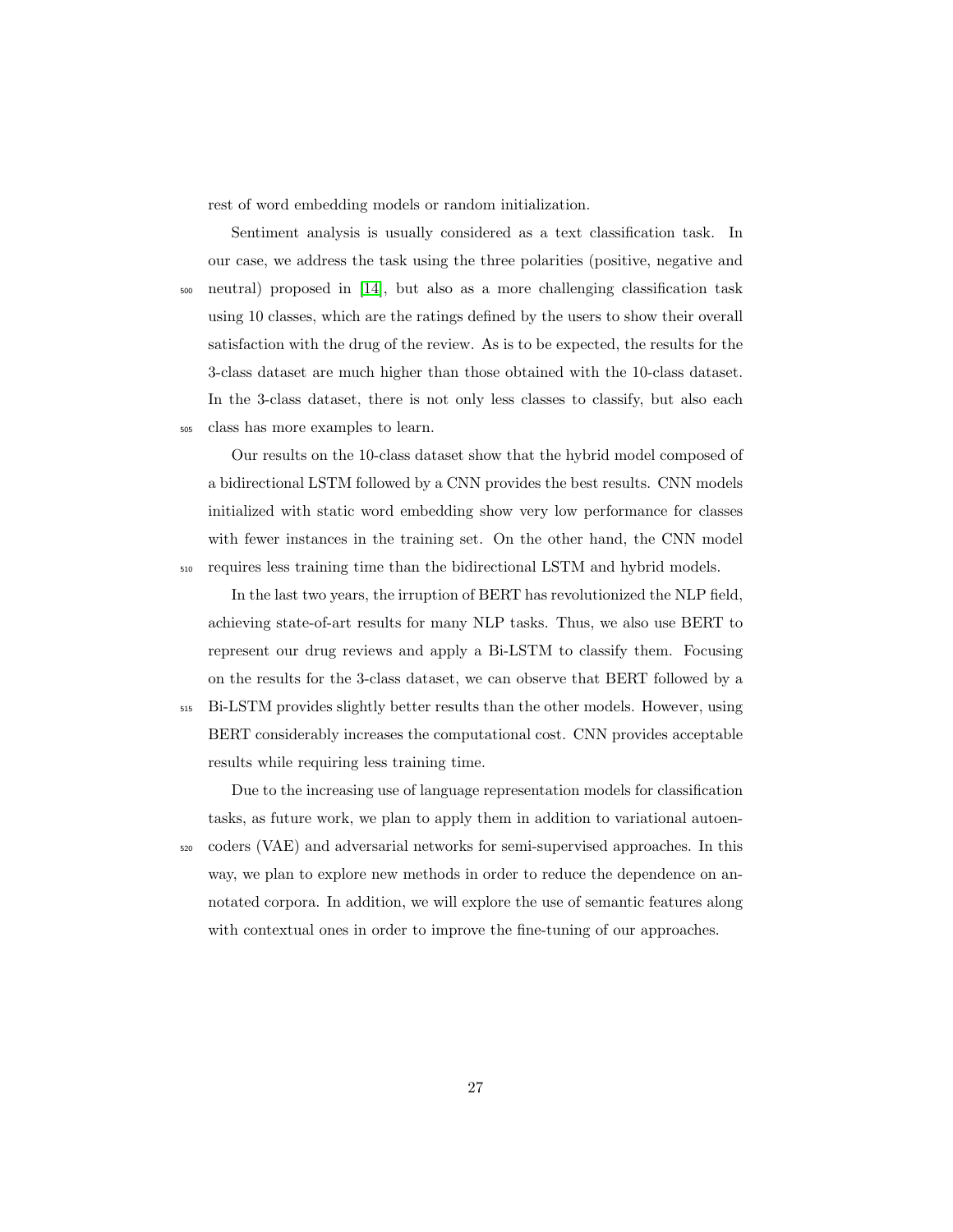## Acknowledgments

<sup>525</sup> This work was supported by the Research Program of the Ministry of Economy and Competitiveness - Government of Spain, (DeepEMR project TIN2017- 87548-C2-1-R) and the Interdisciplinary Projects Program for Young Researchers at Universidad Carlos III of Madrid founded by the Community of Madrid (NLP4Rare-CM-UC3M). .

## <sup>530</sup> References

- <span id="page-28-0"></span>[1] R. Johnson, T. Zhang, Supervised and semi-supervised text categorization using lstm for region embeddings, in: Proceedings of the 33rd International Conference on International Conference on Machine Learning - Volume 48, ICML'16, 2016, pp. 526–534.
- <span id="page-28-1"></span><sup>535</sup> [2] J. Howard, S. Ruder, Universal language model fine-tuning for text classification, in: Proceedings of the 56th Annual Meeting of the Association for Computational Linguistics (Volume 1: Long Papers), Association for Computational Linguistics, 2018, pp. 328–339.
- <span id="page-28-2"></span>[3] B. N. Patro, V. K. Kurmi, S. Kumar, V. Namboodiri, Learning semantic <sup>540</sup> sentence embeddings using sequential pair-wise discriminator, in: Proceedings of the 27th International Conference on Computational Linguistics, 2018, pp. 2715–2729.
	- [4] Z. Yang, Z. Dai, Y. Yang, J. Carbonell, R. R. Salakhutdinov, Q. V. Le, Xlnet: Generalized autoregressive pretraining for language understanding,

- <span id="page-28-3"></span><sup>545</sup> in: Advances in neural information processing systems, 2019, pp. 5754– 5764.
- <span id="page-28-4"></span>[5] S. M. Jiménez-Zafra, M. T. Martín-Valdivia, M. D. Molina-González, L. A. Ureña-López, How do we talk about doctors and drugs? sentiment analysis in forums expressing opinions for medical domain, Artificial intelligence in <sup>550</sup> medicine 93 (2019) 50–57.

28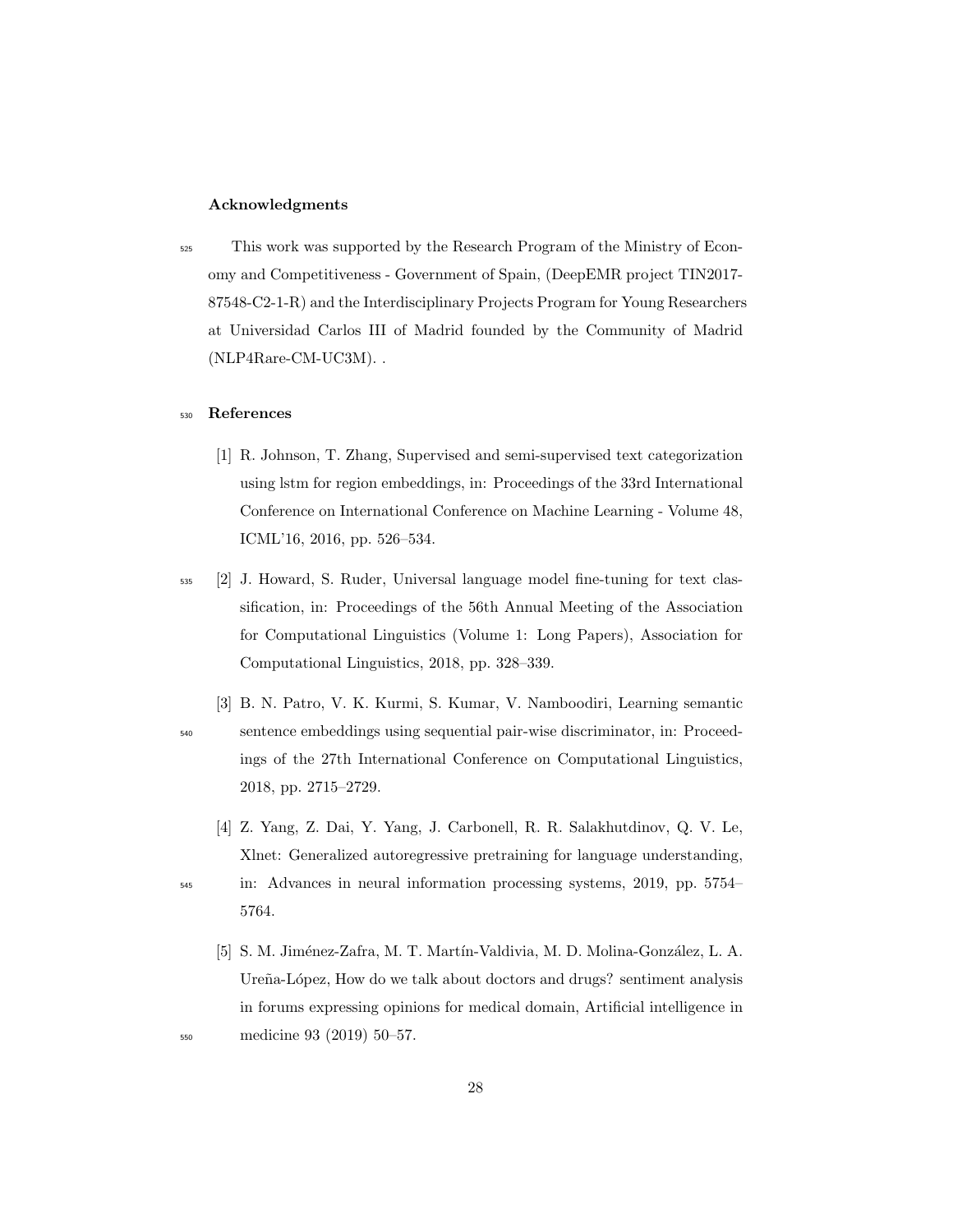- <span id="page-29-0"></span>[6] J.-C. Na, W. Y. M. Kyaing, C. S. Khoo, S. Foo, Y.-K. Chang, Y.-L. Theng, Sentiment classification of drug reviews using a rule-based linguistic approach, in: International conference on asian digital libraries, Springer, 2012, pp. 189–198.
- <span id="page-29-1"></span><sup>555</sup> [7] A. Esuli, F. Sebastiani, Sentiwordnet: A publicly available lexical resource for opinion mining., in: LREC, Vol. 6, Citeseer, 2006, pp. 417–422.
- <span id="page-29-3"></span><span id="page-29-2"></span>[8] L. Goeuriot, J.-C. Na, W. Y. Min Kyaing, C. Khoo, Y.-K. Chang, Y.-L. Theng, J.-J. Kim, Sentiment lexicons for health-related opinion mining, in: Proceedings of the 2nd ACM SIGHIT International Health Informatics <sup>560</sup> Symposium, ACM, 2012, pp. 219–226.
	- [9] M. T. Wiley, C. Jin, V. Hristidis, K. M. Esterling, Pharmaceutical drugs chatter on online social networks, Journal of biomedical informatics 49 (2014) 245–254.
- <span id="page-29-5"></span><span id="page-29-4"></span>[10] V. Bobicev, M. Sokolova, Y. Jafer, D. Schramm, Learning sentiments from <sup>565</sup> tweets with personal health information, in: Canadian conference on artificial intelligence, Springer, 2012, pp. 37–48.
	- [11] T. Ali, D. Schramm, M. Sokolova, D. Inkpen, Can i hear you? sentiment analysis on medical forums, in: Proceedings of the sixth international joint conference on natural language processing, 2013, pp. 667–673.
- <span id="page-29-6"></span><sup>570</sup> [\[](https://www.aclweb.org/anthology/H05-1044)12] T. Wilson, J. Wiebe, P. Hoffmann, [Recognizing contextual polarity in](https://www.aclweb.org/anthology/H05-1044) [phrase-level sentiment analysis,](https://www.aclweb.org/anthology/H05-1044) in: Proceedings of Human Language Technology Conference and Conference on Empirical Methods in Natural Language Processing, Association for Computational Linguistics, Vancouver, British Columbia, Canada, 2005, pp. 347–354.
- <span id="page-29-7"></span><sup>575</sup> URL <https://www.aclweb.org/anthology/H05-1044>
	- [13] A. Mishra, A. Malviya, S. Aggarwal, Towards automatic pharmacovigilance: Analysing patient reviews and sentiment on oncological drugs, in: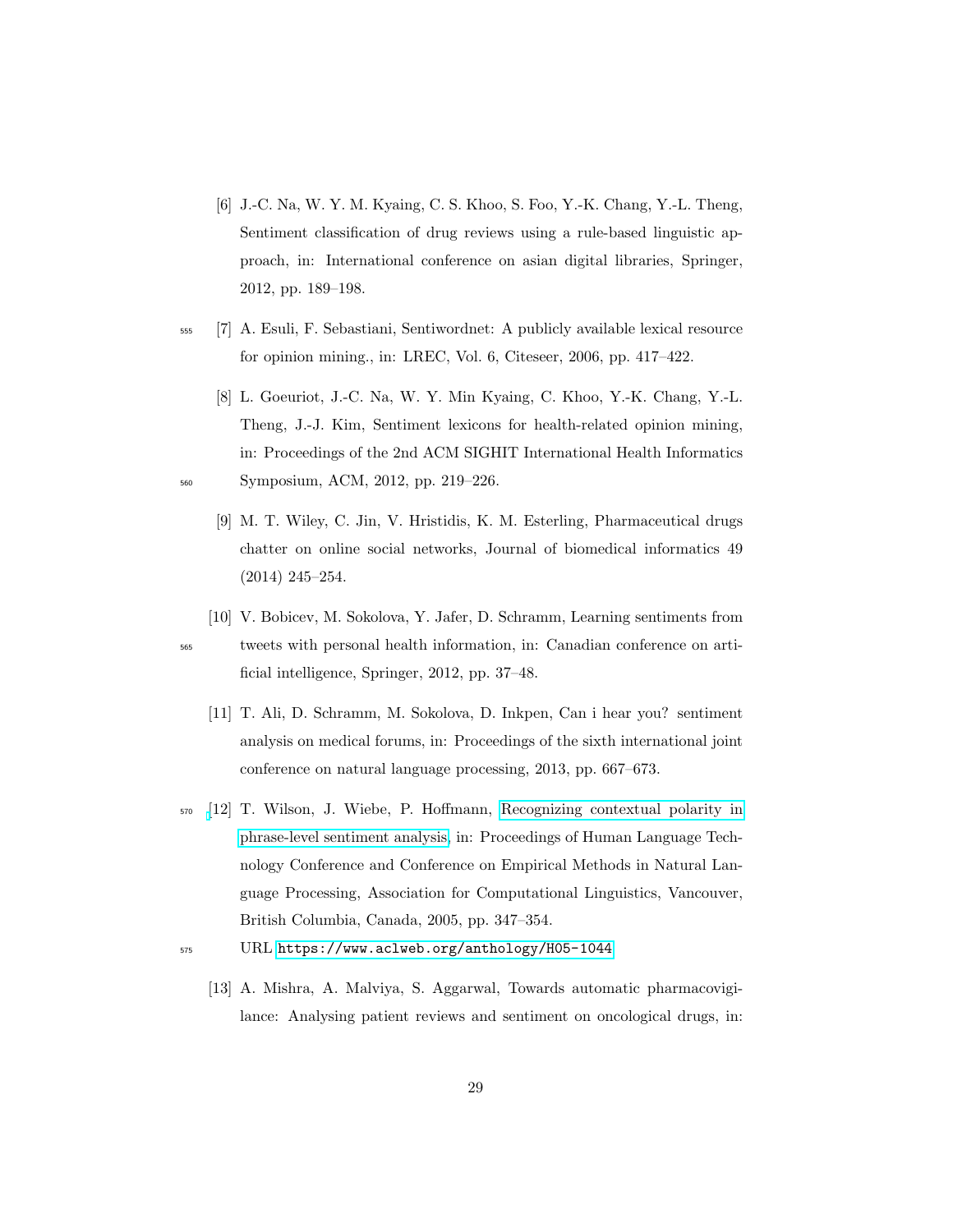2015 IEEE International Conference on Data Mining Workshop (ICDMW), IEEE, 2015, pp. 1402–1409.

- <span id="page-30-0"></span>580 [14] F. Gräßer, S. Kallumadi, H. Malberg, S. Zaunseder, Aspect-based sentiment analysis of drug reviews applying cross-domain and cross-data learning, in: Proceedings of the 2018 International Conference on Digital Health, ACM, 2018, pp. 121–125.
- <span id="page-30-2"></span><span id="page-30-1"></span>[15] Y. Bengio, R. Ducharme, P. Vincent, C. Jauvin, A neural probabilistic <sup>585</sup> language model, Journal of machine learning research 3 (Feb) (2003) 1137– 1155.
	- [16] J. Carrillo-de Albornoz, J. R. Vidal, L. Plaza, Feature engineering for sentiment analysis in e-health forums, PloS one 13 (11) (2018) e0207996.
- <span id="page-30-3"></span>[17] S. Yadav, A. Ekbal, S. Saha, P. Bhattacharyya, Medical sentiment analysis <sup>590</sup> using social media: towards building a patient assisted system, in: Proceedings of the Eleventh International Conference on Language Resources and Evaluation (LREC 2018), 2018.
- <span id="page-30-5"></span><span id="page-30-4"></span>[18] Z. Min, Drugs reviews sentiment analysis using weakly supervised model, in: 2019 IEEE International Conference on Artificial Intelligence and Com-<sup>595</sup> puter Applications (ICAICA), IEEE, 2019, pp. 332–336.
	- [19] D. Sarkar, R. Bali, T. Ghosh, Hands-On Transfer Learning with Python: Implement advanced deep learning and neural network models using TensorFlow and Keras, Packt Publishing Ltd, 2018.
	- [20] T. Wolf, L. Debut, V. Sanh, J. Chaumond, C. Delangue, A. Moi, P. Cistac,
- <span id="page-30-7"></span><span id="page-30-6"></span><sup>600</sup> T. Rault, R. Louf, M. Funtowicz, et al., Transformers: State-of-the-art natural language processing, arXiv preprint arXiv:1910.03771.
	- [21] A. M. Dai, Q. V. Le, Semi-supervised sequence learning, in: Advances in neural information processing systems, 2015, pp. 3079–3087.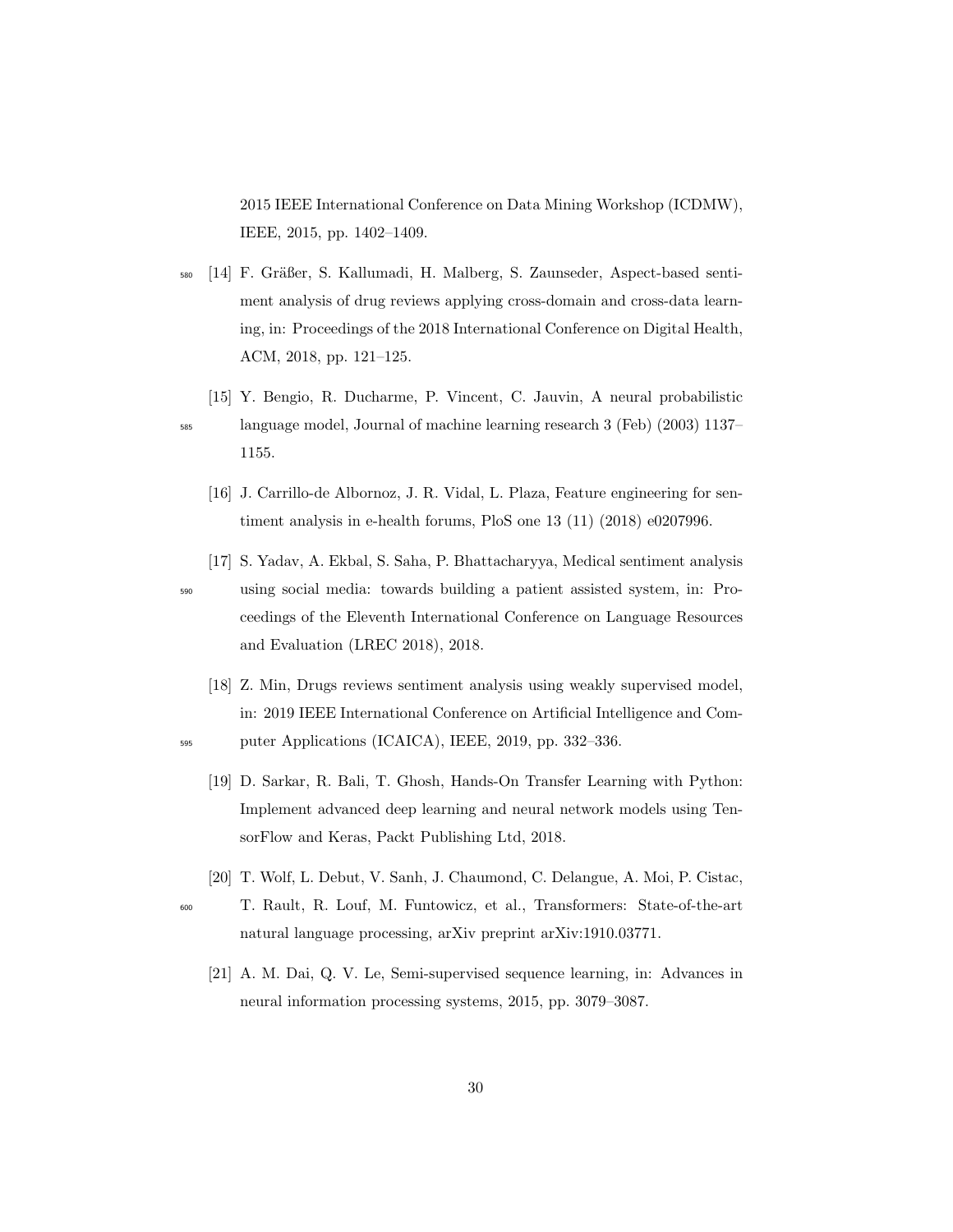- <span id="page-31-0"></span>[22] M. Peters, M. Neumann, M. Iyyer, M. Gardner, C. Clark, K. Lee, L. Zettle-
- <sup>605</sup> moyer, Deep contextualized word representations, in: Proceedings of NAACL-HLT 2018, Association for Computational Linguistics, 2018, pp. 2227–2237.
	- [23] J. Devlin, M.-W. Chang, K. Lee, K. Toutanova, Bert: Pre-training of deep bidirectional transformers for language understanding, in: Proceedings of

- <span id="page-31-1"></span><sup>610</sup> NAACL-HLT 2019, Association for Computational Linguistics, 2019, pp. 4171–4186.
- <span id="page-31-3"></span><span id="page-31-2"></span>[24] H. Xu, B. Liu, L. Shu, P. S. Yu, Bert post-training for review reading comprehension and aspect-based sentiment analysis, in: Proceedings of NAACL-HLT 2019, Association for Computational Linguistics, 2019, pp. <sup>615</sup> 2324–2335.
	- [\[](https://www.aclweb.org/anthology/N19-1035)25] C. Sun, L. Huang, X. Qiu, [Utilizing BERT for aspect-based sentiment](https://www.aclweb.org/anthology/N19-1035) [analysis via constructing auxiliary sentence,](https://www.aclweb.org/anthology/N19-1035) in: Proceedings of NAACL-HLT 2019, Association for Computational Linguistics, 2019, pp. 380–385. [doi:10.18653/v1/N19-1035](http://dx.doi.org/10.18653/v1/N19-1035).
- <span id="page-31-4"></span><sup>620</sup> URL <https://www.aclweb.org/anthology/N19-1035>
	- [26] X. Li, X. Fu, G. Xu, Y. Yang, J. Wang, L. Jin, Q. Liu, T. Xiang, Enhancing bert representation with context-aware embedding for aspect-based sentiment analysis, IEEE Access 8 (2020) 46868–46876.
	- [27] Y. Song, J. Wang, Z. Liang, Z. Liu, T. Jiang, Utilizing bert intermediate
- <span id="page-31-6"></span><span id="page-31-5"></span><sup>625</sup> layers for aspect based sentiment analysis and natural language inference, arXiv preprint arXiv:2002.04815.
	- [28] B. Biseda, K. Mo, Enhancing pharmacovigilance with drug reviews and social media, arXiv preprint arXiv:2004.08731.
	- [29] X. Zhang, J. Zhao, Y. LeCun, Character-level convolutional networks for
- <span id="page-31-7"></span><sup>630</sup> text classification, in: Advances in neural information processing systems, 2015, pp. 649–657.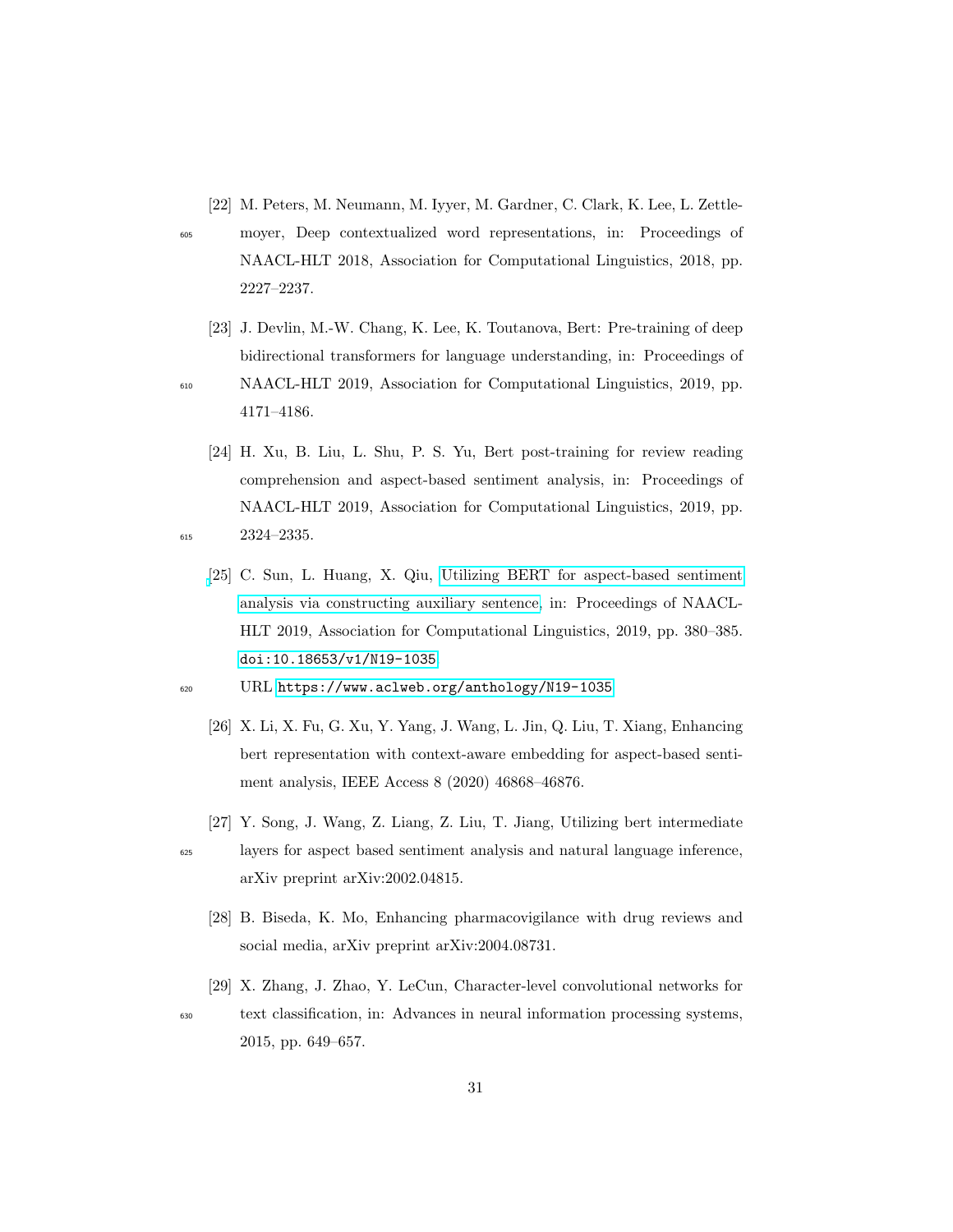- <span id="page-32-0"></span>[30] C. Sun, X. Qiu, Y. Xu, X. Huang, How to fine-tune bert for text classification?, in: China National Conference on Chinese Computational Linguistics, Springer, 2019, pp. 194–206.
- <span id="page-32-1"></span><sup>635</sup> [31] T. Mikolov, I. Sutskever, K. Chen, G. Corrado, J. Dean, Distributed representations of words and phrases and their compositionality (2013). [arXiv:1310.4546](http://arxiv.org/abs/1310.4546).
- <span id="page-32-3"></span><span id="page-32-2"></span>[32] S. Pyysalo, F. Ginter, H. Moen, T. Salakoski, S. Ananiadou, Distributional semantics resources for biomedical text processing, Proceedings of <sup>640</sup> Languages in Biology and Medicine.
	- [33] A. Nikfarjam, A. Sarker, K. O'Connor, R. Ginn, G. Gonzalez, Pharmacovigilance from social media: mining adverse drug reaction mentions using sequence labeling with word embedding cluster features, Journal of the American Medical Informatics Association 22 (3) (2015) 671–681.
- <span id="page-32-4"></span><sup>645</sup> [34] Q. Li, S. Shah, X. Liu, A. Nourbakhsh, Data sets: Word embeddings learned from tweets and general data, in: Eleventh International AAAI Conference on Web and Social Media, 2017.
- <span id="page-32-5"></span>[\[](https://doi.org/10.24963/ijcai.2017/406)35] J. Wang, Z. Wang, D. Zhang, J. Yan, [Combining knowledge with deep con](https://doi.org/10.24963/ijcai.2017/406)[volutional neural networks for short text classification,](https://doi.org/10.24963/ijcai.2017/406) in: Proceedings of <sup>650</sup> the Twenty-Sixth International Joint Conference on Artificial Intelligence, IJCAI-17, 2017, pp. 2915–2921. [doi:10.24963/ijcai.2017/406](http://dx.doi.org/10.24963/ijcai.2017/406). URL <https://doi.org/10.24963/ijcai.2017/406>
- <span id="page-32-7"></span><span id="page-32-6"></span>[36] V. Nair, G. E. Hinton, Rectified linear units improve restricted boltzmann machines, in: Proceedings of the 27th international conference on machine <sup>655</sup> learning (ICML-10), 2010, pp. 807–814.
	- [37] H. Ide, T. Kurita, Improvement of learning for cnn with relu activation by sparse regularization, in: 2017 International Joint Conference on Neural Networks (IJCNN), IEEE, 2017, pp. 2684–2691.